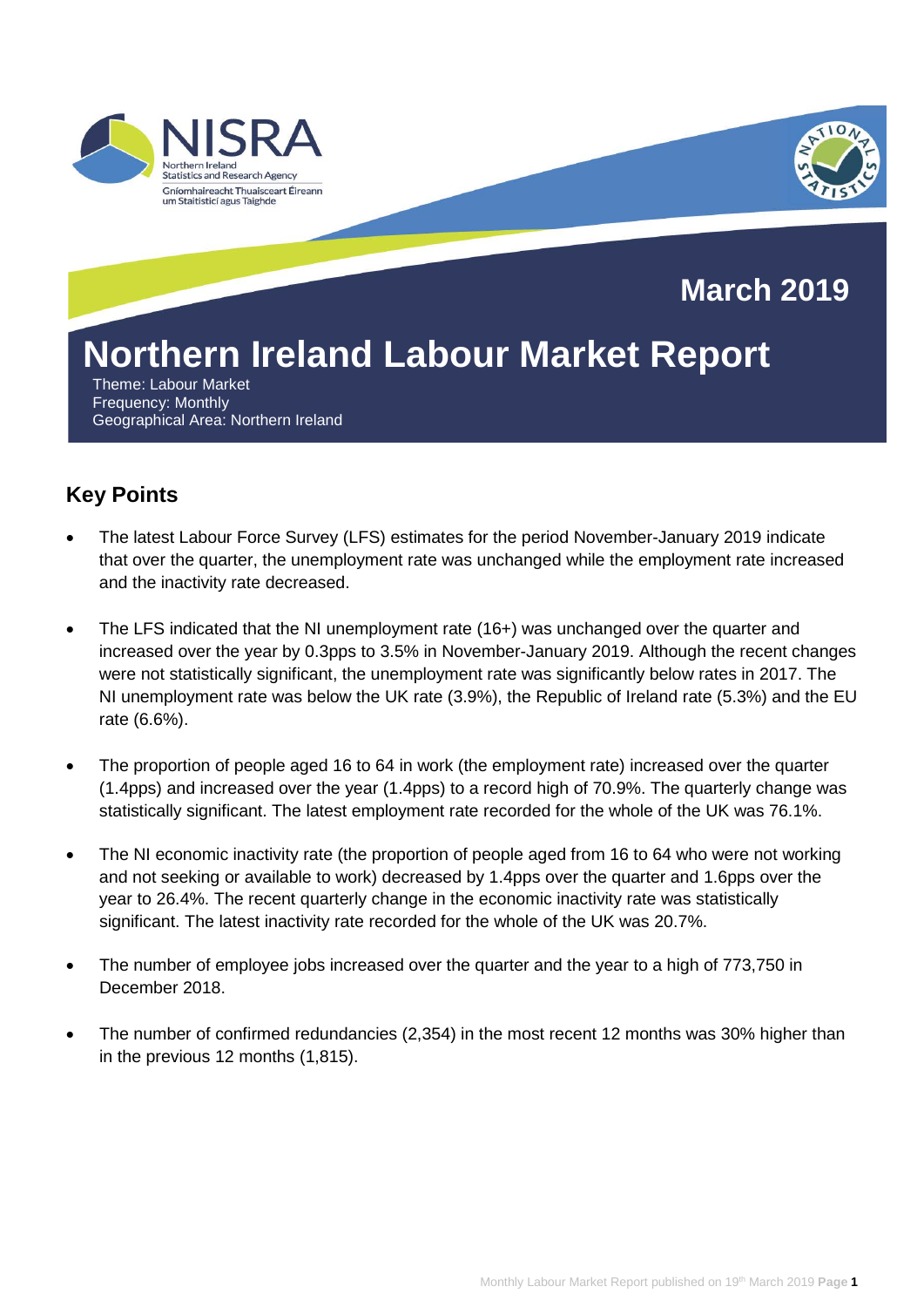# **Contents**

| 1. Summary of labour market statistics<br>4     |    |  |  |  |
|-------------------------------------------------|----|--|--|--|
| Labour market summary table                     | 4  |  |  |  |
| Infographic summary<br>$\overline{\phantom{a}}$ | 7  |  |  |  |
| Things users need to know                       | 8  |  |  |  |
| Context                                         | 8  |  |  |  |
| 2. Unemployment                                 | 9  |  |  |  |
| LFS unemployment                                | 9  |  |  |  |
| Redundancies                                    | 11 |  |  |  |
| 13<br>3. Employment                             |    |  |  |  |
| LFS employment                                  | 13 |  |  |  |
| <b>Quarterly Employment Survey (QES)</b>        | 15 |  |  |  |
| Vacancies                                       | 17 |  |  |  |
| 4. Economic inactivity                          | 18 |  |  |  |
| LFS economic inactivity                         | 18 |  |  |  |
| 5. Earnings                                     | 20 |  |  |  |
| Annual Survey of Hours and Earnings             | 20 |  |  |  |
| 6. Further Information                          | 22 |  |  |  |
|                                                 |    |  |  |  |
| 7. Index of Tables                              | 27 |  |  |  |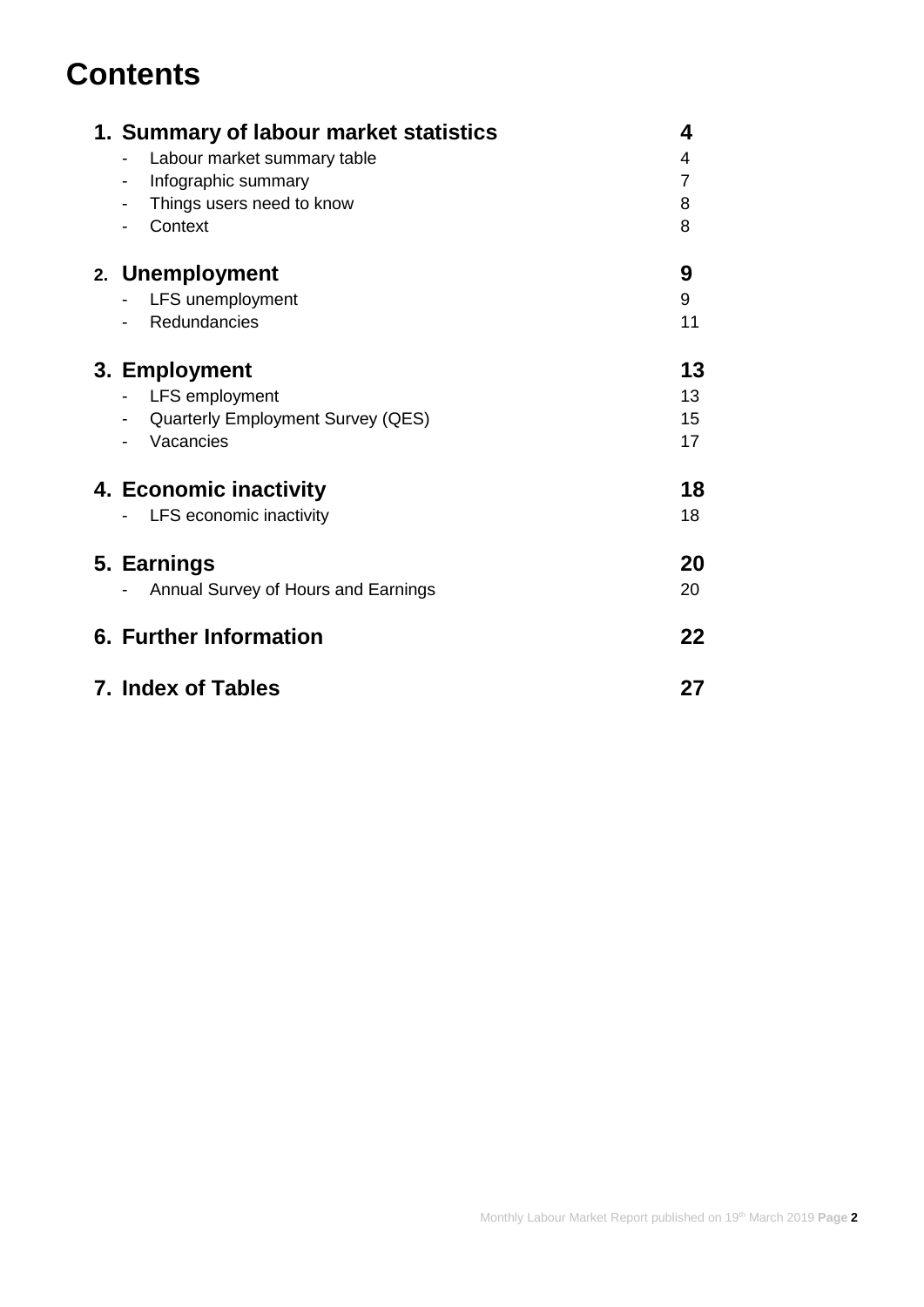

# **NATIONAL STATISTICS STATUS**

National Statistics status means that our statistics meet the highest standards of trustworthiness, quality and public value, and it is our responsibility to maintain compliance with these standards.

These statistics were designated as National Statistics in August 2010 following a full **assessment** against the **Code of Practice**.

Since the assessment by the UK Statistics Authority, we have continued to comply with the Code of Practice for Statistics, and have made the following improvements:

- Redesigned the Labour Market Report, providing more context to results by setting recent changes within context of longer term trends;
- Removed pre-release access to enhance trustworthiness, and brought forward the publication date as a result;
- Improved timeliness of [calendar quarter data](https://www.nisra.gov.uk/publications/quarterly-labour-force-survey-tables-february-2019) (ranging from 1 week to 3 months) by incorporating quarterly tables in the main Labour Market Publication
- Improved quality of the LFS data by boosting the sample size and improving precision around headline estimates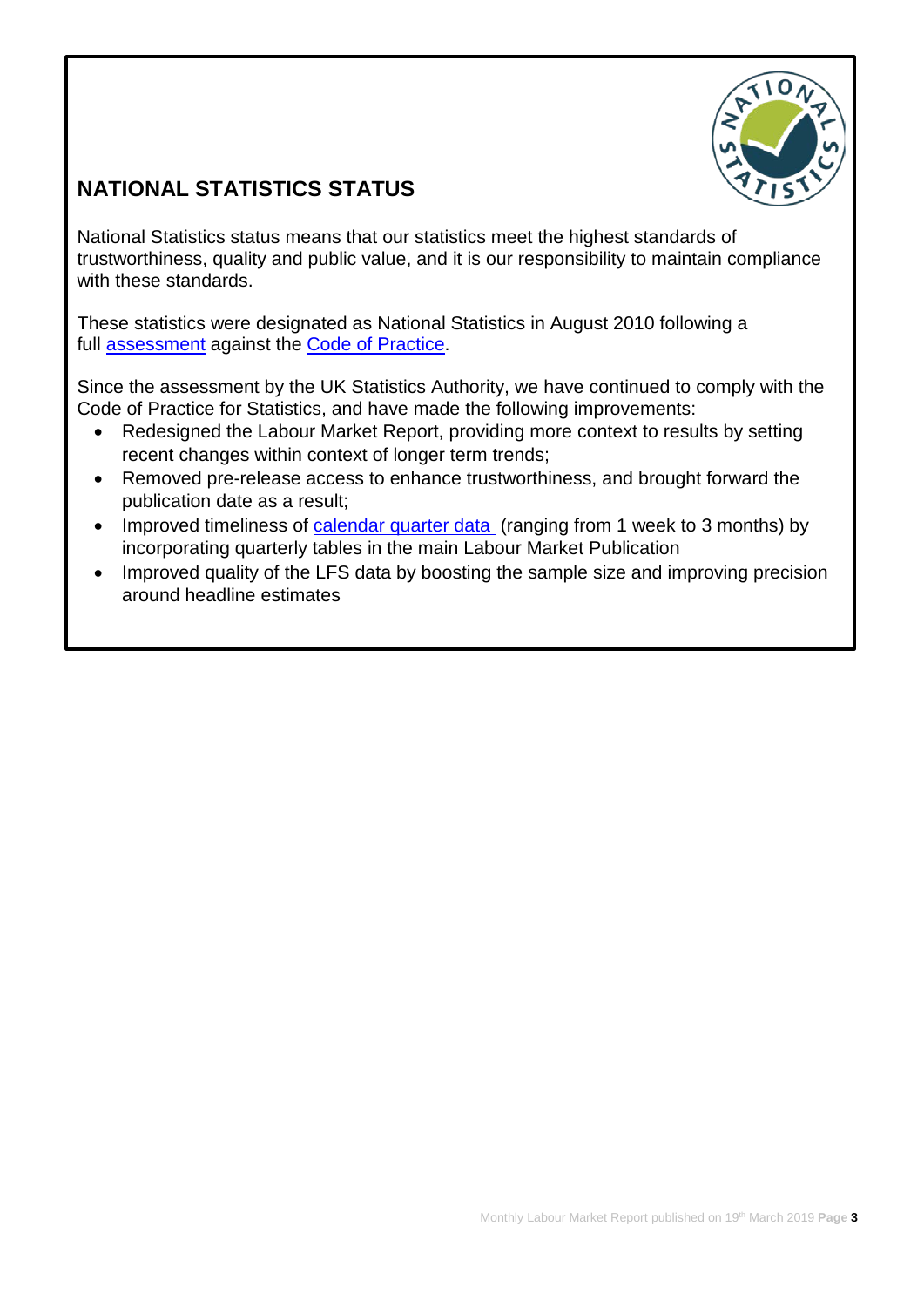# **1 Summary of Labour Market Statistics**

#### **Updated March 2019**

#### **Change over quarter**

Seasonally adjusted LFS estimates for Northern Ireland for the period November-January 2019 showed that, over the quarter:

- the unemployment rate was unchanged at 3.5%
- the employment rate increased by 1.4pps to 70.9%
- the economic inactivity rate decreased by 1.4pps to 26.4%

Not statistically significant Statistically significant Statistically significant

The number of employee jobs at December 2018 was estimated at 773,750:

• an increase of 5,410 over the quarter from the revised September 2018 estimate.

During February 2019 there were:

• 14 confirmed redundancies notified to the Department, down from the previous month's revised total of 212.

| <b>Table 1: Labour Market</b><br><b>Summary</b> | Time Period   | Estimate<br>(sampling variability of<br>estimate) | Change over<br>quarter<br>(Sampling variability of change) (Sampling variability of change) | Change over<br>year                 |
|-------------------------------------------------|---------------|---------------------------------------------------|---------------------------------------------------------------------------------------------|-------------------------------------|
| Unemployment <sup>1</sup>                       | Nov-Jan 2019  | 31,000                                            | 0                                                                                           | 3,000                               |
| Employment <sup>2</sup>                         | Nov-Jan 2019  | $(+/-7,000)$<br>857,000                           | $(+/-7,000)$<br>18,000                                                                      | $(+/-10,000)$<br>15,000             |
| Economically inactive <sup>2</sup>              | Nov-Jan 2019  | $(+/-20,000)$<br>578,000                          | $(+/-15,000)$<br>$-17,000$                                                                  | $(+/-29,000)$<br>$-12,000$          |
| Unemployment rate <sup>1</sup>                  | Nov-Jan 2019  | $(+/-19,000)$<br>3.5%                             | $(+/-14,000)$<br>0.0pps                                                                     | $(+/-27,000)$<br>0.3 <sub>pps</sub> |
|                                                 |               | $+/-0.8$ pps                                      | $+/-0.8$ pps                                                                                | $+/-1.2$ pps                        |
| Employment rate <sup>2</sup>                    | Nov-Jan 2019  | 70.9%<br>$+/-1.5$ pps                             | 1.4pps<br>$+/-1.1$ pps                                                                      | 1.4pps<br>$+/-2.1$ pps              |
| Economic inactivity rate <sup>2</sup>           | Nov-Jan 2019  | 26.4%<br>$+/-1.4$ pps                             | $-1.4$ pps<br>$+/-1.1$ pps                                                                  | $-1.6$ pps<br>$+/-2.1$ pps          |
| Employee Jobs                                   | December 2018 | 773,750<br>$+/-7,300$                             | 5,410                                                                                       | 14,350                              |
| Redundancies <sup>3</sup>                       | February 2019 | 14                                                |                                                                                             | <b>Download in excel</b>            |

LFS, claimant count and employee jobs data are seasonally adjusted.

<sup>1</sup> People aged 16 and over. Unemployment rate = total unemployed as a proportion of the economically active.

<sup>2</sup> Levels for all persons aged 16 and over, rates for working age (16-64). <sup>3</sup> Confirmed redundancies in the calendar month, not seasonally adjusted.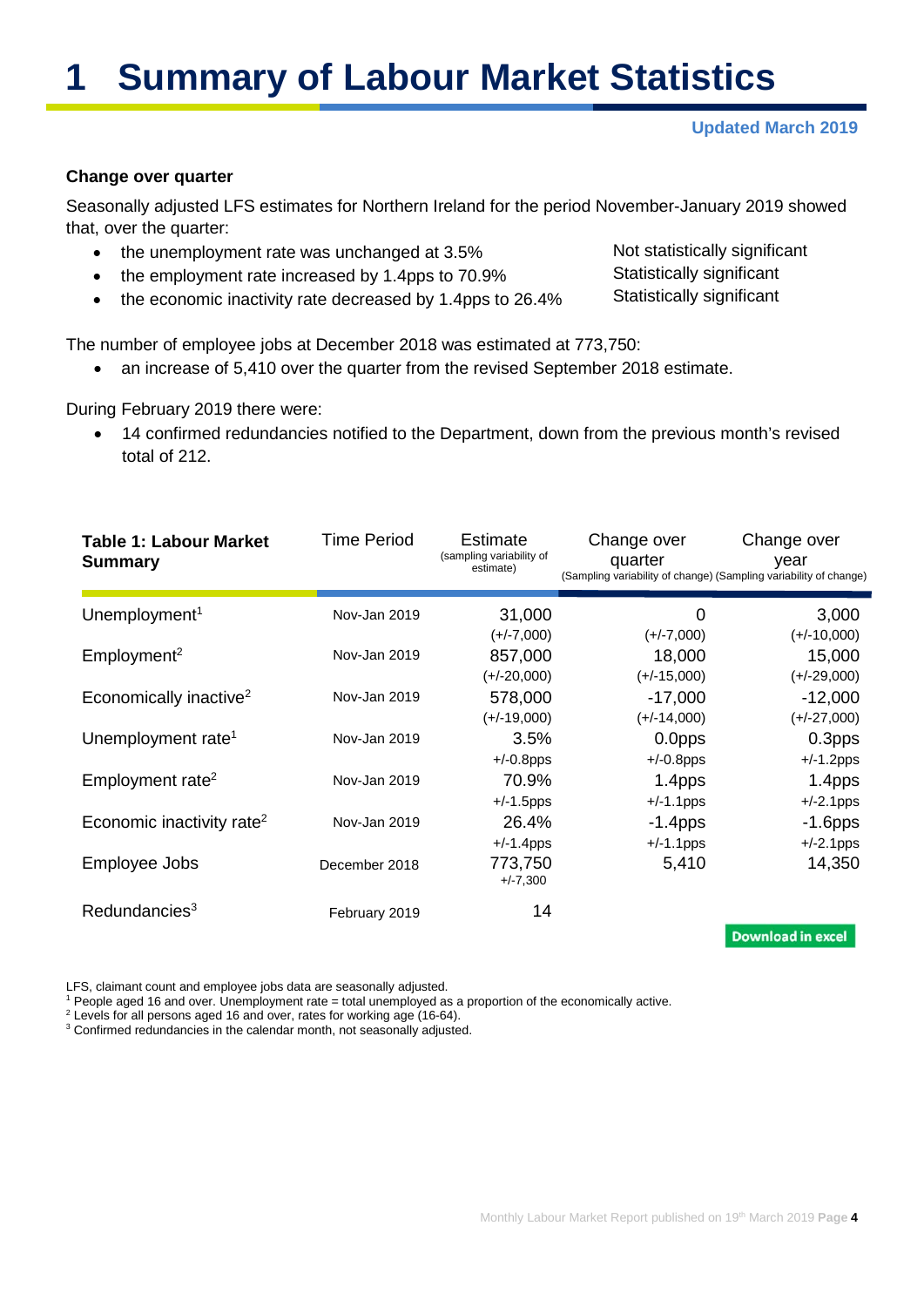# **NI Labour Market Structure: Change over year**

Seasonally adjusted LFS estimates for Northern Ireland for the period November-January 2019 showed that over the year:

- the unemployment rate increased by 0.3pps (to 3.5%)
- the employment rate increased by 1.4pps (to 70.9%)
- the economic inactivity rate decreased by 1.6pps (to 26.4%)

Over the latest twelve month period there were:

• 2,354 confirmed redundancies which was an increase of 30% from the previous year (1,815).

The employee jobs total in Northern Ireland at December 2018 was 773,750 jobs representing:

• an increase of 1.9% (14,350) from the revised December 2017 estimate of 759,400. The annual change in employee jobs is statistically significant.



# **Figure 1: NI labour market structure: change over year**

# **UK summary**

Seasonally-adjusted LFS estimates for the UK for the period November-January 2019 showed:

- the lowest unemployment rate (3.9%) on record, a decrease of 0.1pps over the quarter and a decrease of 0.4pps over the year
- the employment rate (76.1%) increased over the quarter by 0.4pps and increased by 0.8pps over the year. The employment rate of 76.1% is the highest on record
- the economic inactivity rate (20.7%) decreased over the quarter by 0.3pps and the year by 0.5pps. The economic inactivity rate of 20.7% is the lowest on record.

Not statistically significant Not statistically significant

Not statistically significant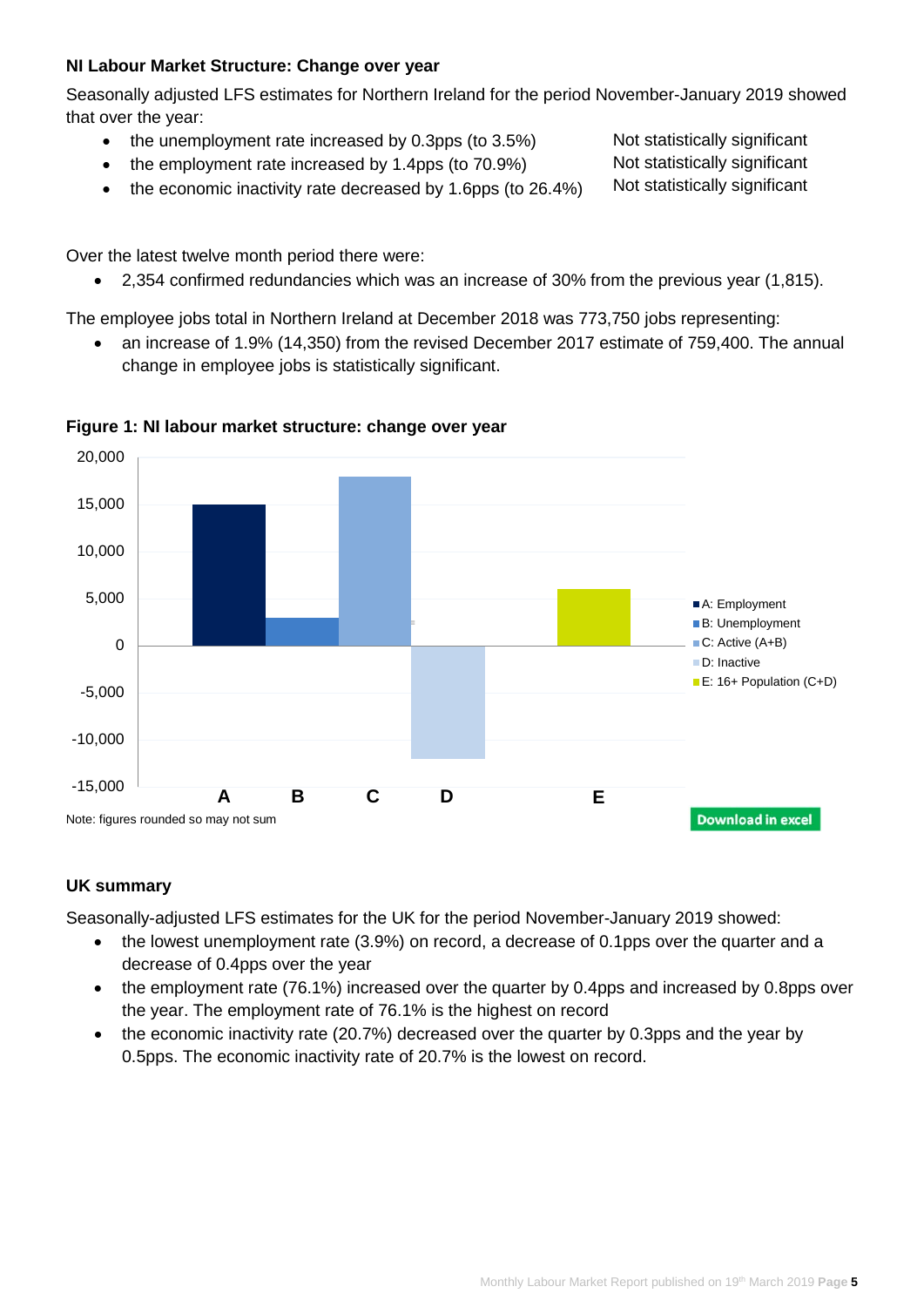#### **Commentary**

The latest estimates from businesses and households show continued growth in the NI labour market.

Businesses reported via the Quarterly Employment Survey that employee jobs increased over the quarter and year to a record high of 773,750 jobs. This continues sustained quarter on quarter growth from December 2015. Although increases were seen in all broad industry sectors over the quarter and the year, the services sector continues to account for the majority of growth.

The Labour Force Survey also shows increases in employment and a relatively strong labour market. The unemployment rate at 3.5% remains below the UK rate, continuing the trend of low unemployment evident since late 2017. The employment rate (70.9%) increased over the quarter and the year to the highest on record, while the inactivity rate decreased over the quarter and year. At 26.4% the inactivity rate is now similar to the relatively low levels seen in 2016.

The continued improvements in the NI labour market are consistent with the UK experience, where unemployment and inactivity are lowest on record and employment is at a record high. However, it is worth noting, when compared to the other UK regions, NI has the fifth lowest unemployment rate, the lowest employment rate and highest inactivity rate.

**Further information is available on the NISRA - Economic and Labour Market Statistics website: [LMR Headline Tables.](https://www.nisra.gov.uk/system/files/statistics/headline-lmr-tables-march-2019.XLSX)**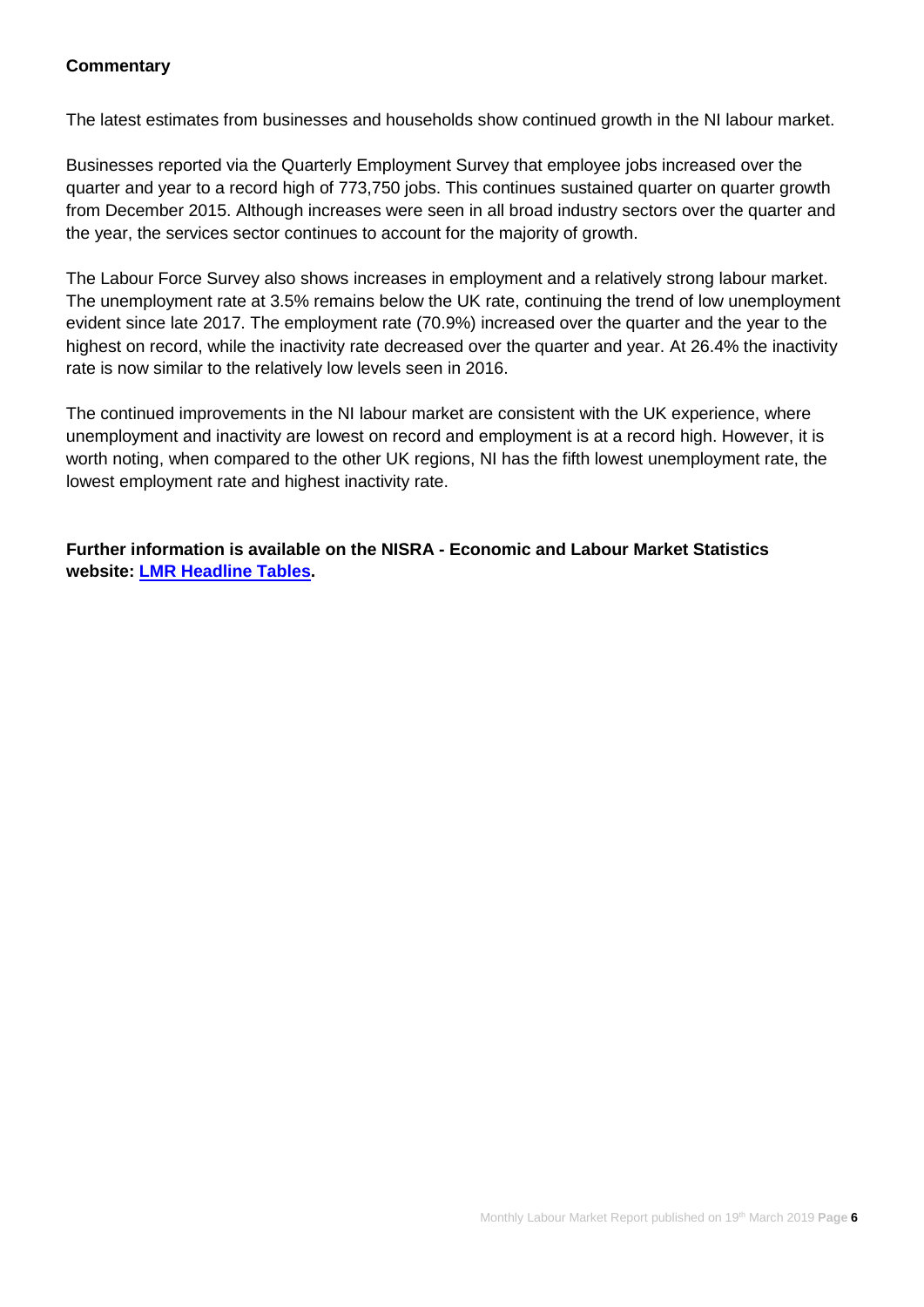# **NISRA Labour Market Statistics**



Monthly Labour Market Report published on 19th March 2019 **Page 7**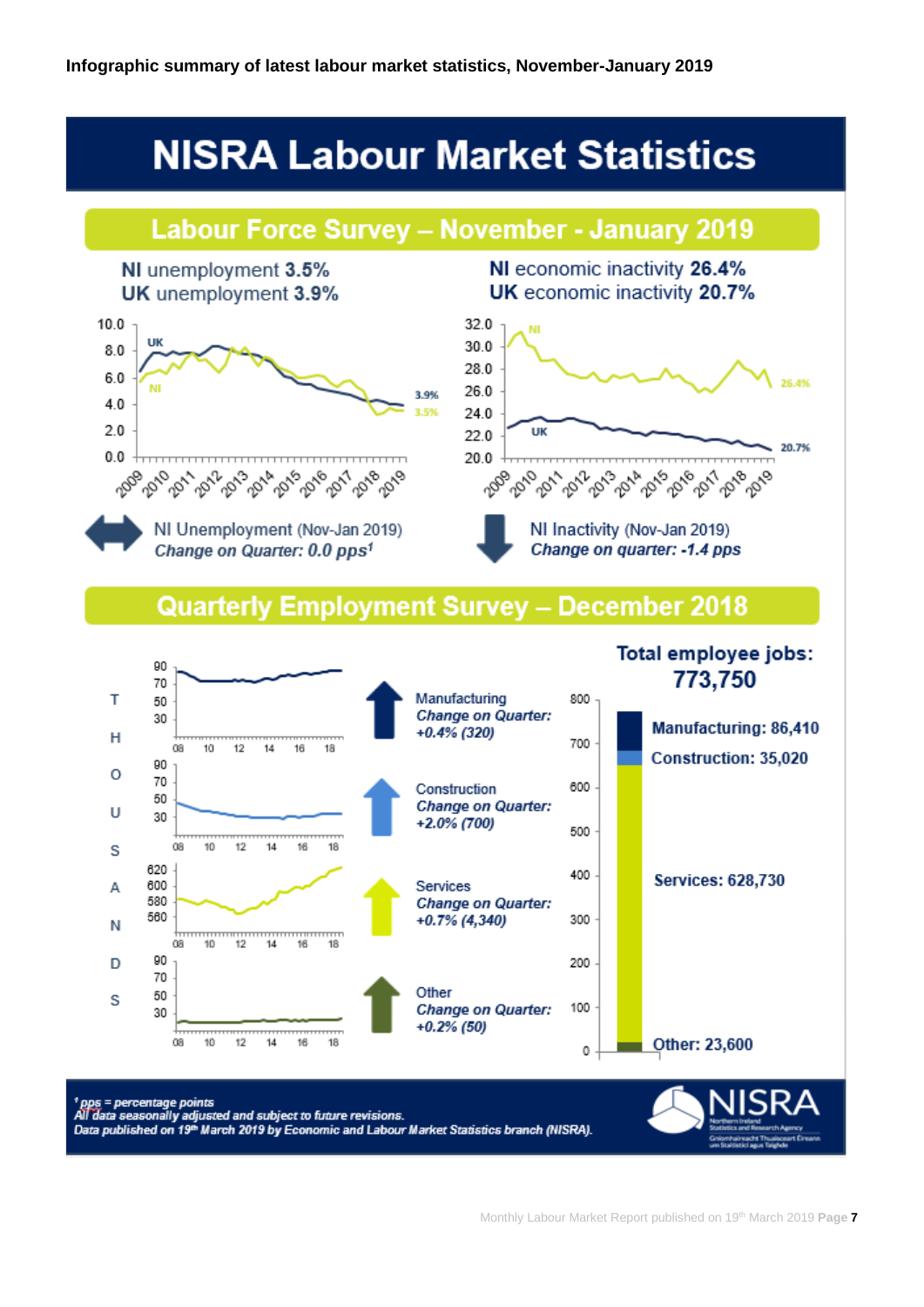#### **Things users need to know**

Estimates derived from the **Labour Force Survey** (including estimates of employment, unemployment and economic inactivity) are calculated using 2016 based population projections and the 2017 mid-year population estimates. In February 2019 estimates from June - August 2011 to September – November 2018 were revised as a result of the reweighting process (using the latest population estimates) and from a review of the seasonal adjustment process.

Additionally, estimates from November-January 2018 include a boost to the Northern Ireland Labour Force Survey sample. More information on the impact of the reweighting and increased sample size is available in a [separate paper.](https://www.nisra.gov.uk/publications/labour-force-survey-background-information)

The experimental Claimant Count data is no longer included in the Labour Market Report. The data tables will continue to be published on the [NISRA](https://www.nisra.gov.uk/statistics/labour-market-and-social-welfare/claimant-count) website and counts will also be available from [NOMIS.](https://www.nomisweb.co.uk/)

#### **Context**

The Labour Market Report (LMR) is a monthly overview of Northern Ireland key labour market statistics. It includes figures from the Labour Force Survey (LFS), the Quarterly Employment Survey, the Annual Survey of Hours and Earnings and redundancies data. More information about the data sources can be found in Section 6.

Where available, comparative UK data (produced by the ONS) have been included. The latest labour market statistics are available on the [ONS website.](http://www.ons.gov.uk/ons/taxonomy/index.html?nscl=Labour+Market)

Key users of Northern Ireland labour market statistics include government departments, in particular the Department for the Economy (DfE), which uses the statistics to design and monitor the impact of economic and labour market policy. Other Government departments such as the Executive Office, the Department of Finance (DoF) and the Department of Agriculture, Environment and Rural Affairs (DAERA), as well as bodies such as Invest NI and Belfast City Council, regularly require specific ad hoc labour market analysis in order to monitor policies for example, equality and employment. In addition, significant 'non-governmental' users of labour market statistics (including the media, banks, academics, private consultants and the general public) use the data primarily for reporting or researching the performance of the economy in general. Labour market statistics attract widespread media coverage, with a number of broadcasters publishing articles on the labour market on a monthly basis, generally on the day of publication of the Labour Market Report.

Labour market statistics feature in the [DfE Economic Commentary,](https://www.economy-ni.gov.uk/publications/dfe-economic-commentary) which provides an overview of the state of the Northern Ireland economy, setting it in context with the UK and Republic of Ireland. The most up-to-date official statistics on the economy and labour market are available on the **Economic Overview** [section](https://www.nisra.gov.uk/statistics/nisra-economic-and-labour-market-statistics-elms/economic-overview) of the NISRA website.

# **Further information on using labour market statistics can be found on the Office for National Statistics (ONS) website:**

- **[Interpreting Labour Market statistics](http://www.ons.gov.uk/ons/rel/lms/labour-market-guidance/interpreting-labour-market-statistics/interpreting-lm-statistics.html)**
- **[Guide to Labour Market Statistics](https://www.ons.gov.uk/employmentandlabourmarket/peopleinwork/employmentandemployeetypes/methodologies/aguidetolabourmarketstatistics)**
- **[Glossary](https://www.ons.gov.uk/employmentandlabourmarket/peopleinwork/employmentandemployeetypes/methodologies/aguidetolabourmarketstatistics#glossary)**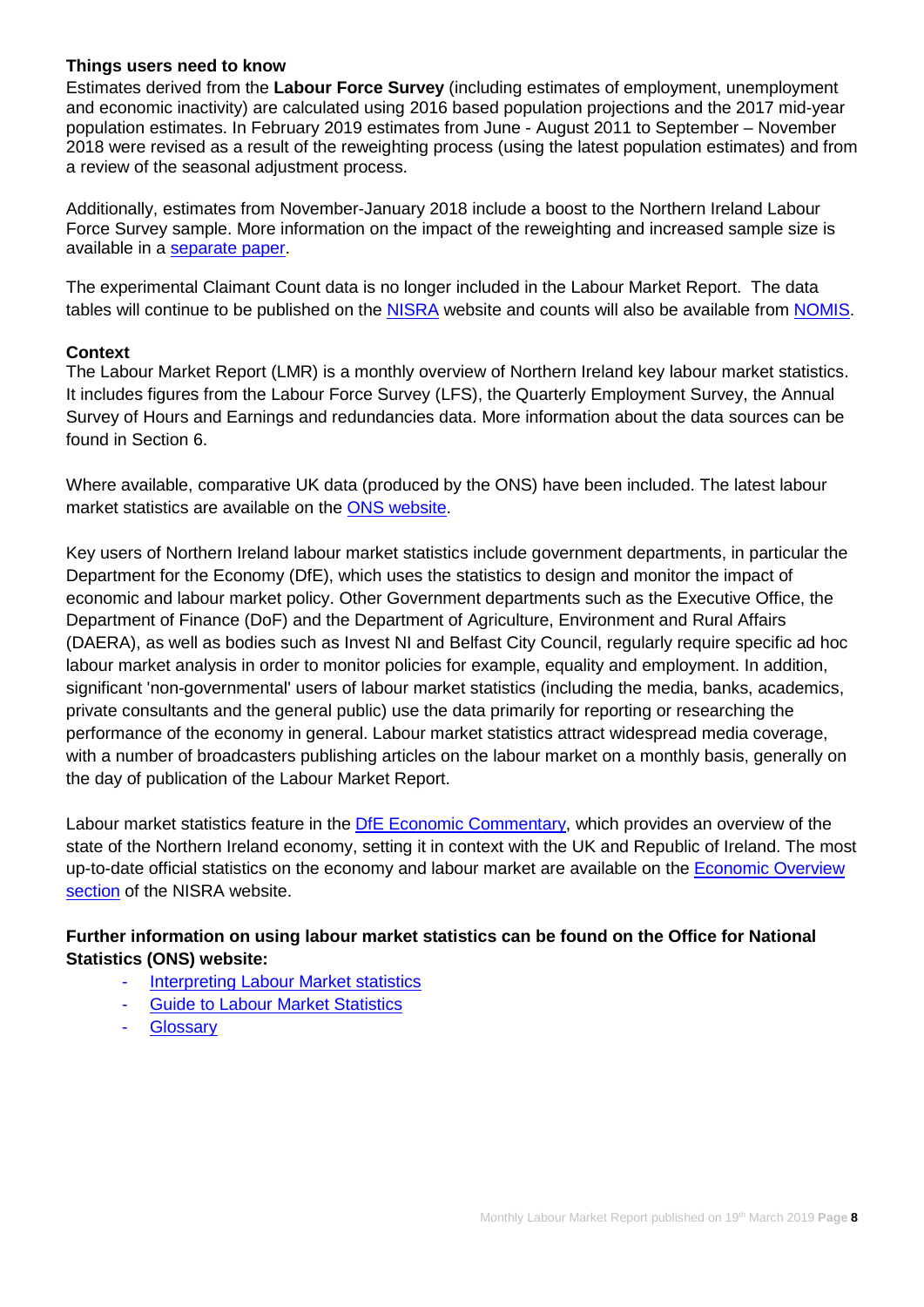# **2** Unemployment Updated March 2019

# **Labour Force Survey**

The Labour Force Survey (LFS) is a household sample survey carried out by interviewing individuals about their personal circumstances and work. It provides a rich source of information on the labour force using internationally agreed definitions. Estimates are subject to sampling error and care should be taken when making inferences (see section 6 for details).

**LFS unemployment:** The International Labour Organisation (ILO) defines unemployed as those aged 16+ without a job who were able to start work in the two weeks following their LFS interview and had either looked for work in the four weeks prior to interview or were waiting to start a job they had already obtained.

**Long-Term Unemployment:** those who have been unemployed for 12 months or more.

**Youth Unemployment:** unemployed people aged 16-24 years.

#### **Key Findings**

- **LFS unemployment rate in NI was unchanged over the quarter and increased over the year.**
- **The NI unemployment rate has remained below the UK rate for the last 5 quarters**
- **The UK unemployment rate is at a record low and below 4.0% for the first time**

**Figure 2: Seasonally adjusted unemployment rate, Nov-Jan 2009 to Nov-Jan 2019**



Figure 2 shows unemployment rates on the current 3 month rolling average for NI and the UK over the last decade. On this series, the unemployment rate in NI peaked at 8.3% in Nov-Jan 2013 and reached a low point of 3.3% in Feb-Apr 2018. Notably the UK rate fell to its lowest on record and below 4.0% for the first time, in the most recent quarter. The NI unemployment rate has been below the UK rate for 5 quarters.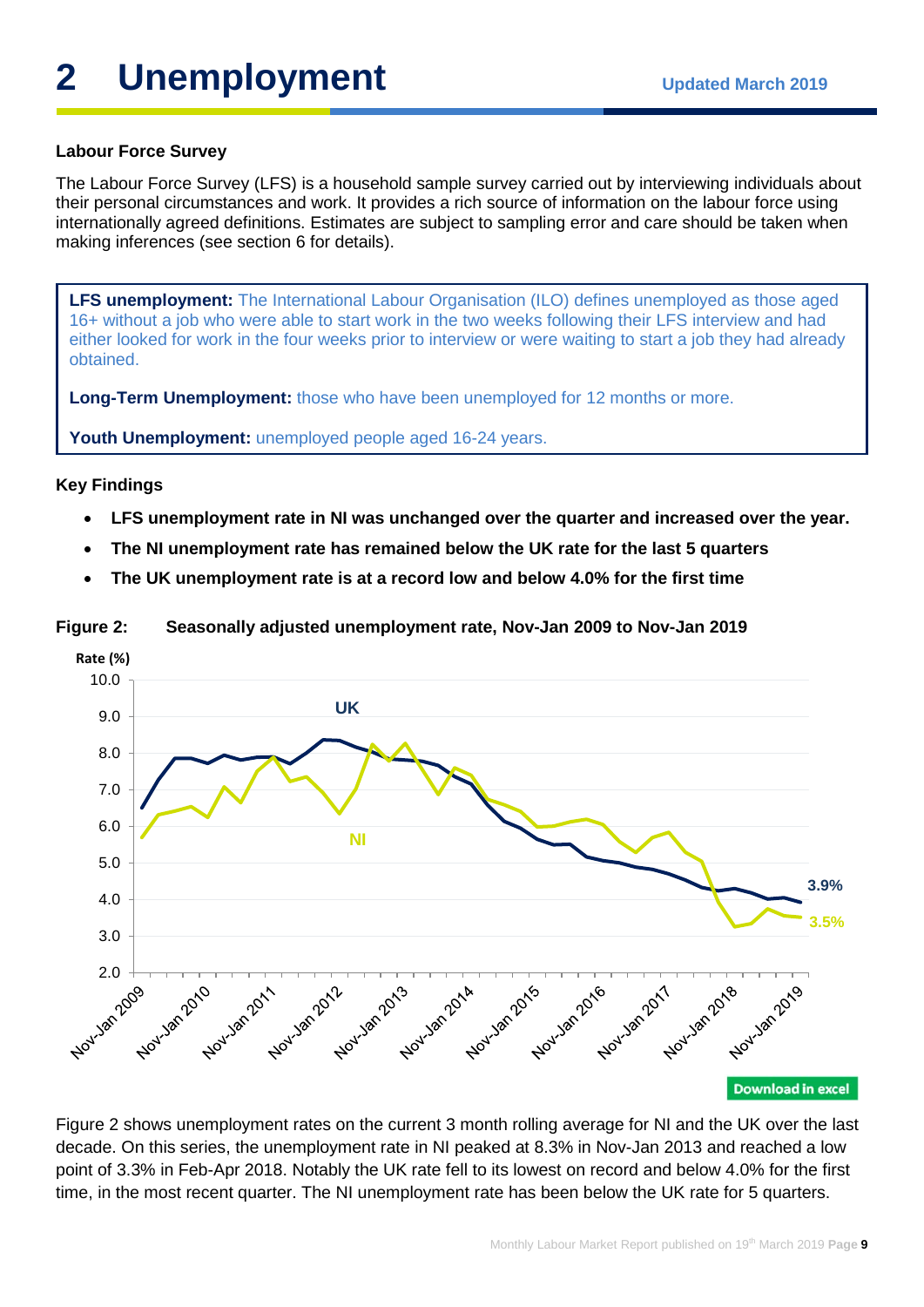# **LFS unemployment**

The unemployment rate (16+) for the period November-January 2019 was estimated at 3.5%, this was:

- unchanged over the quarter
- an increase of 0.3pps over the year.

The number of unemployed persons aged 16+ was estimated at 31,000, which was:

- unchanged over the quarter
- up 3,000 from the same period last year.

#### **UK national and international LFS comparisons**

The most recent NI unemployment rate (3.5%) was:

- below the overall UK average rate (3.9%)
- the fifth lowest rate among the twelve UK regions
- below the European Union (6.6%) and Republic of Ireland (5.3%) rates for December 2018.

#### **Long-term and youth unemployment**

The percentage of unemployed who have been unemployed for 1 year or more (long-term) was 46.9%, which was:

- down 1.8pps over the year
- higher than the UK average rate (26.7%).

The youth unemployment rate (9.2%) for November-January 2019 was:

• lower than the UK average rate (10.8%).

### **Further information is available on the NISRA - Economic and Labour Market Statistics website: [LFS unemployment](https://www.nisra.gov.uk/statistics/labour-market-and-social-welfare/labour-force-survey)**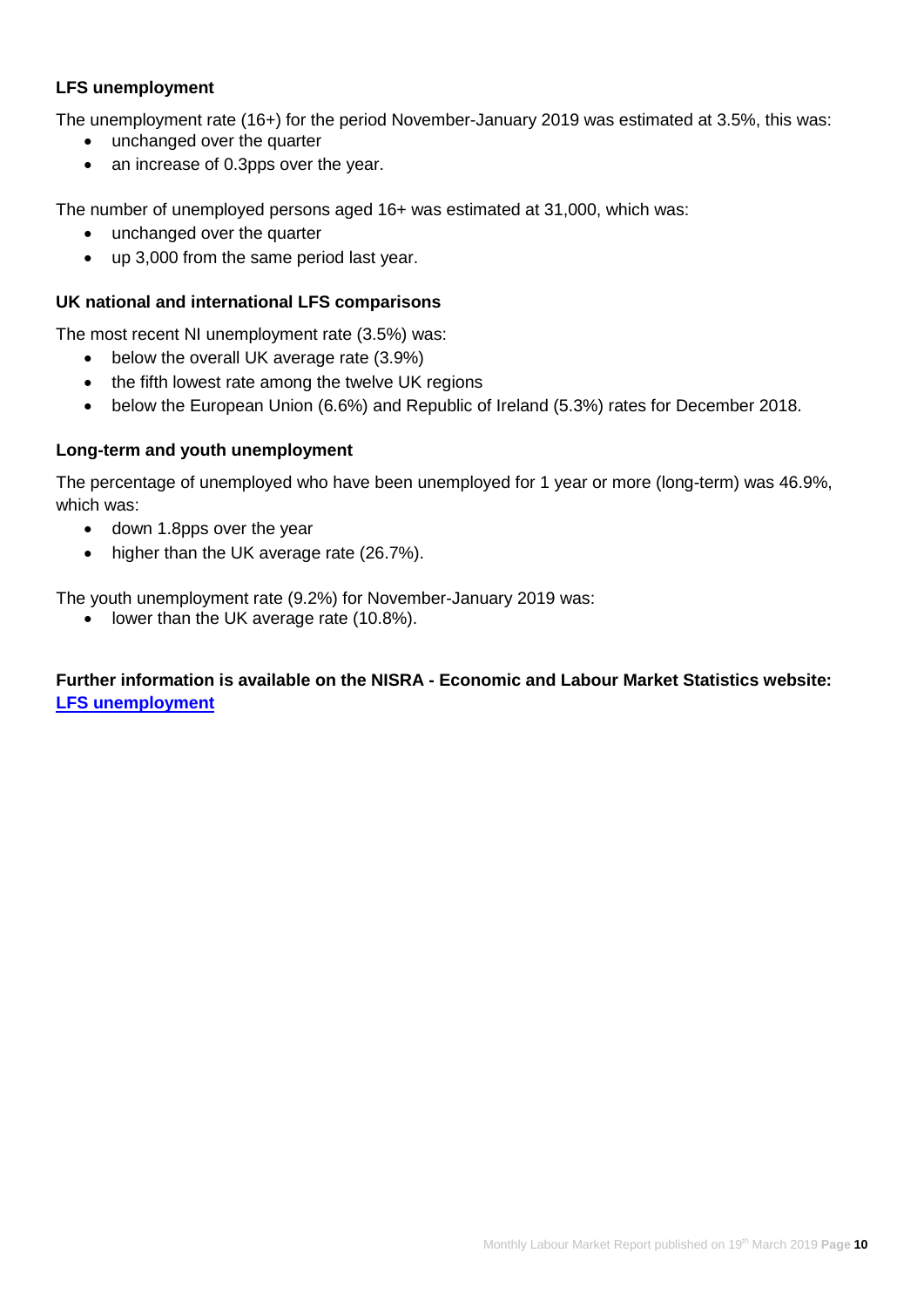# **Redundancies**

Under the Employment Rights (Northern Ireland) Order 1996 (Amended 8 October 2006) companies are only legally required to notify the Department of impending redundancies of 20 or more employees. Companies who propose less than 20 redundancies are not included in the statistics. As a result, the figures provided are likely to be an underestimate of total job losses, however, it is not possible to quantify the extent of the shortfall.

**Redundancies:** Subject to the criteria mentioned above, employers must notify the Department of (a) redundancies proposed and (b) redundancies confirmed. Since all proposed redundancies do not actually take place, the confirmed total provides a better indication of real job losses.

# **Key Findings**

- **14 confirmed redundancies in February 2019**
- **40% of redundancies confirmed in the Manufacturing sector in the last year**
- **122 proposed redundancies between mid-February and mid-March 2019**



# **Figure 3: Confirmed and proposed redundancies – annual totals, 08/09-18/19 (Mar-Feb)**

# **Confirmed redundancies**

During February 2019, the Department was notified of:

• 14 confirmed redundancies (although this is the lowest monthly figure recorded since August 2006, it should be considered in the context of the annual figures below).

Over the latest twelve month period there were:

- 2,354 confirmed redundancies, which was an increase of 30% from the previous year (1,815)
- 953 (or 40%) confirmed in manufacturing, which was higher than the previous year (643 or 35%)
- 640 (27% of all confirmed redundancies) in the wholesale and retail trade; repair of motor vehicles and motorcycles
- a further 298 (13% of all confirmed redundancies) in construction.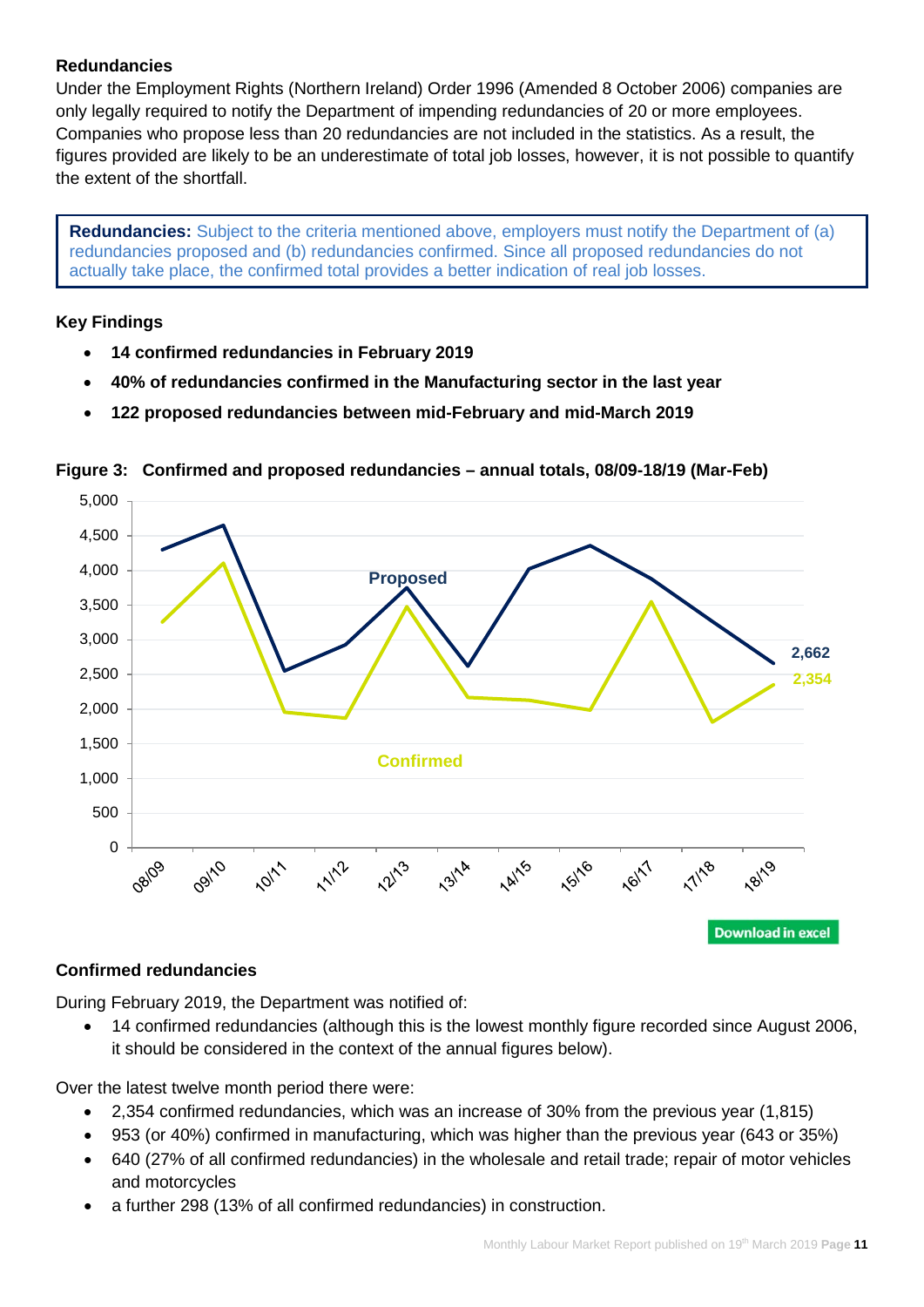#### **Proposed redundancies**

Between mid-February 2019 and mid-March 2019, there were:

• 122 proposed redundancies, representing an increase on the previous monthly period total of 42 proposed redundancies.

Over the latest twelve month period there were:

- 2,662 proposed redundancies, which was a decrease of 19% from the previous year (3,268)
- 810 or 30% proposed in manufacturing, which was lower than one year ago (934 or 29%)
- 651 (24% of all proposed redundancies) in proposed in wholesale and retail trade; repair of motor vehicles and motorcycles
- a further 614 proposed redundancies (23% of all proposed redundancies) in administrative and support service activities.

It should be noted that since not all proposed redundancies actually take place, the confirmed total provides a better indication of real job losses.

**Further information is available on the NISRA - Economic and Labour Market Statistics website: [Redundancies](https://www.nisra.gov.uk/statistics/labour-market-and-social-welfare/redundancies)**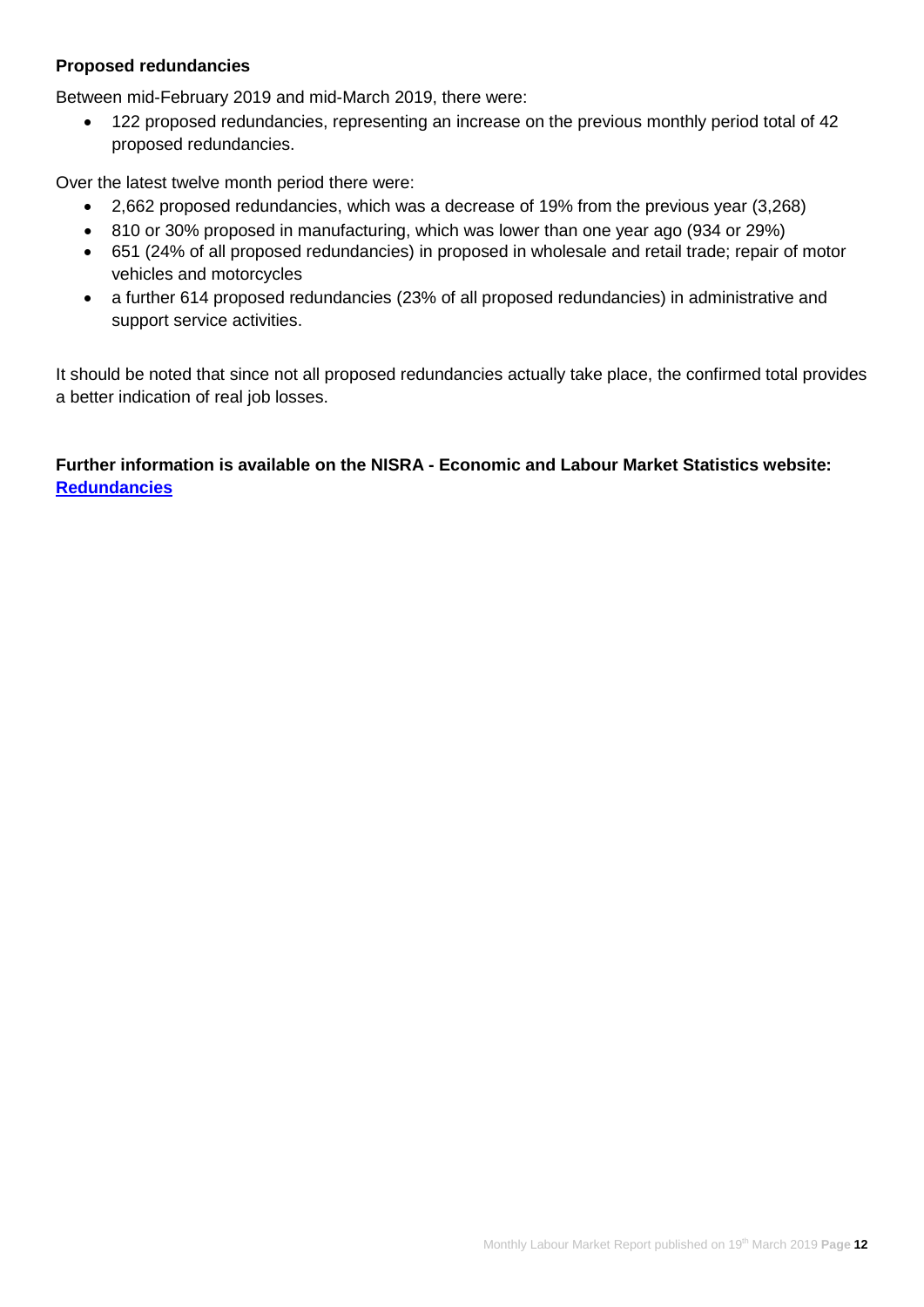# **3** Employment Updated March 2019

# **LFS employment**

**LFS employed:** people aged 16 or over who did at least one hour of paid work in the reference week (whether as an employee or self-employed); those who had a paid job that they were temporarily away from; those on government-supported training and employee programmes and those doing unpaid family work.

*Note: For analysis purposes, numbers refer to people aged 16 and over while rates relate to people aged between 16 and 64 years*

### **Key Findings**

- **Employment rate increased over the quarter and the year to the highest on record**
- **Employment rate remained below the UK average and was the lowest of the twelve UK regions**
- **UK employment is at its highest on record**

#### **Figure 4: Seasonally adjusted employment rate, Nov-Jan 2009 to Nov-Jan 2019**



**Download in excel** 

Figure 4 shows that over the last 10 years the NI employment rate has consistently been below the UK average. The most recent NI employment rate for those aged 16-64 for the period November-January 2019 was estimated at a record high of 70.9%. The UK employment rate for those aged 16-64 was also a record high of 76.1%. Increases were experienced in both male and female employment rates over the year.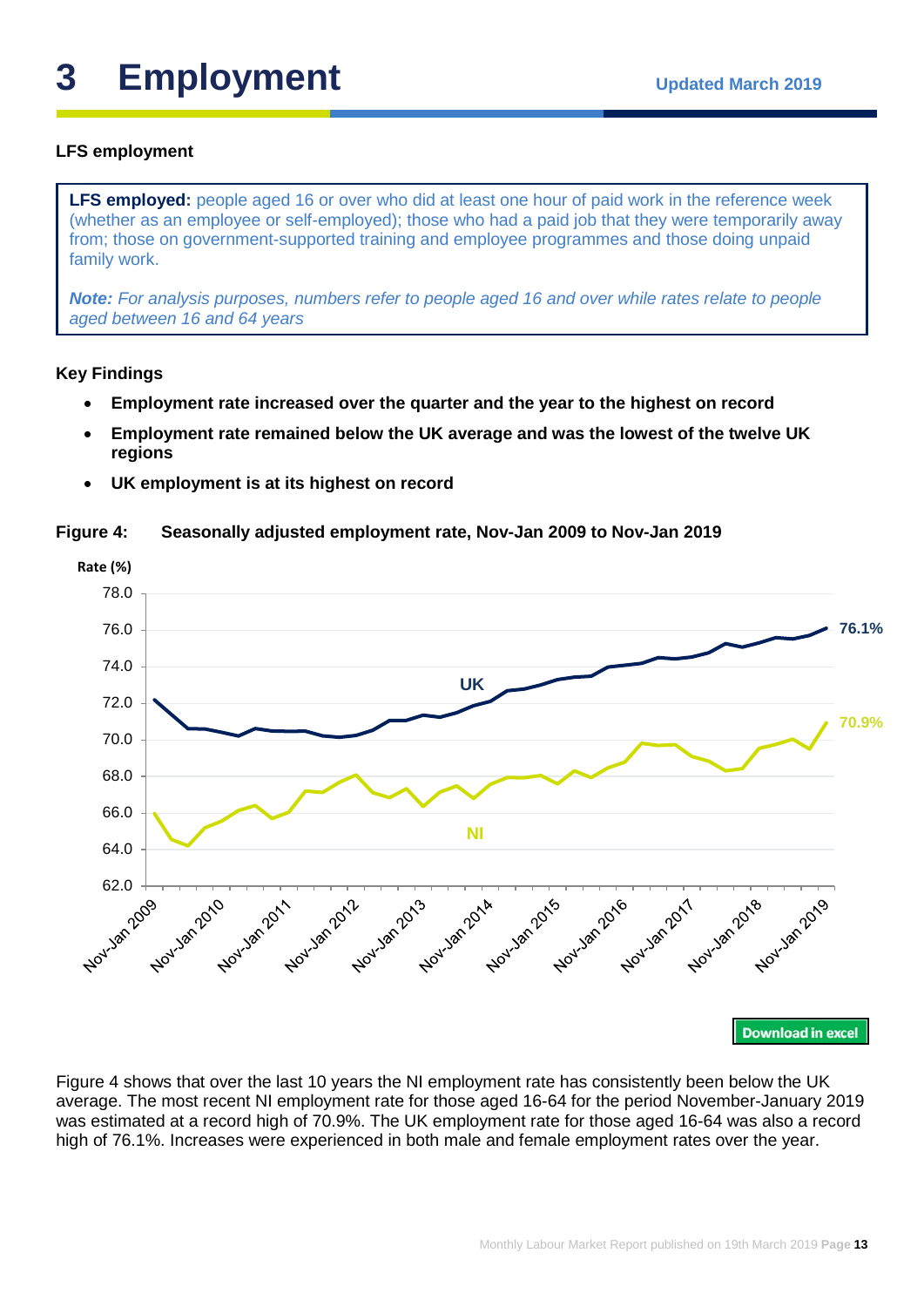### **Employment**

The most recent NI employment rate for those aged 16-64, for the period Nov-Jan 2019, was estimated at 70.9%. This represents:

- an increase of 1.4pps over the quarter
- an increase of 1.4pps over the year.

The number of persons in employment (16+) in the period Nov-Jan 2019 was estimated at 857,000, which was:

- an increase of 18,000 over the quarter
- an increase of 15,000 over the year.

### **Employment by gender**

Of those aged 16+ in employment, 52% (447,000) were male and 48% (411,000) were female. Annual changes by gender included:

- the male (16-64) employment rate (74.3%) increased by 1.0pps over the year
- the female (16-64) employment rate (67.6%) increased by 1.8pps over the year

### **Regional comparison**

The employment rate in NI (70.9%) was:

- below the UK average (76.1%)
- the lowest rate among the twelve UK regions.

## **Further information is available on the NISRA - Economic and Labour Market Statistics website: [LFS employment](https://www.nisra.gov.uk/statistics/labour-market-and-social-welfare/labour-force-survey)**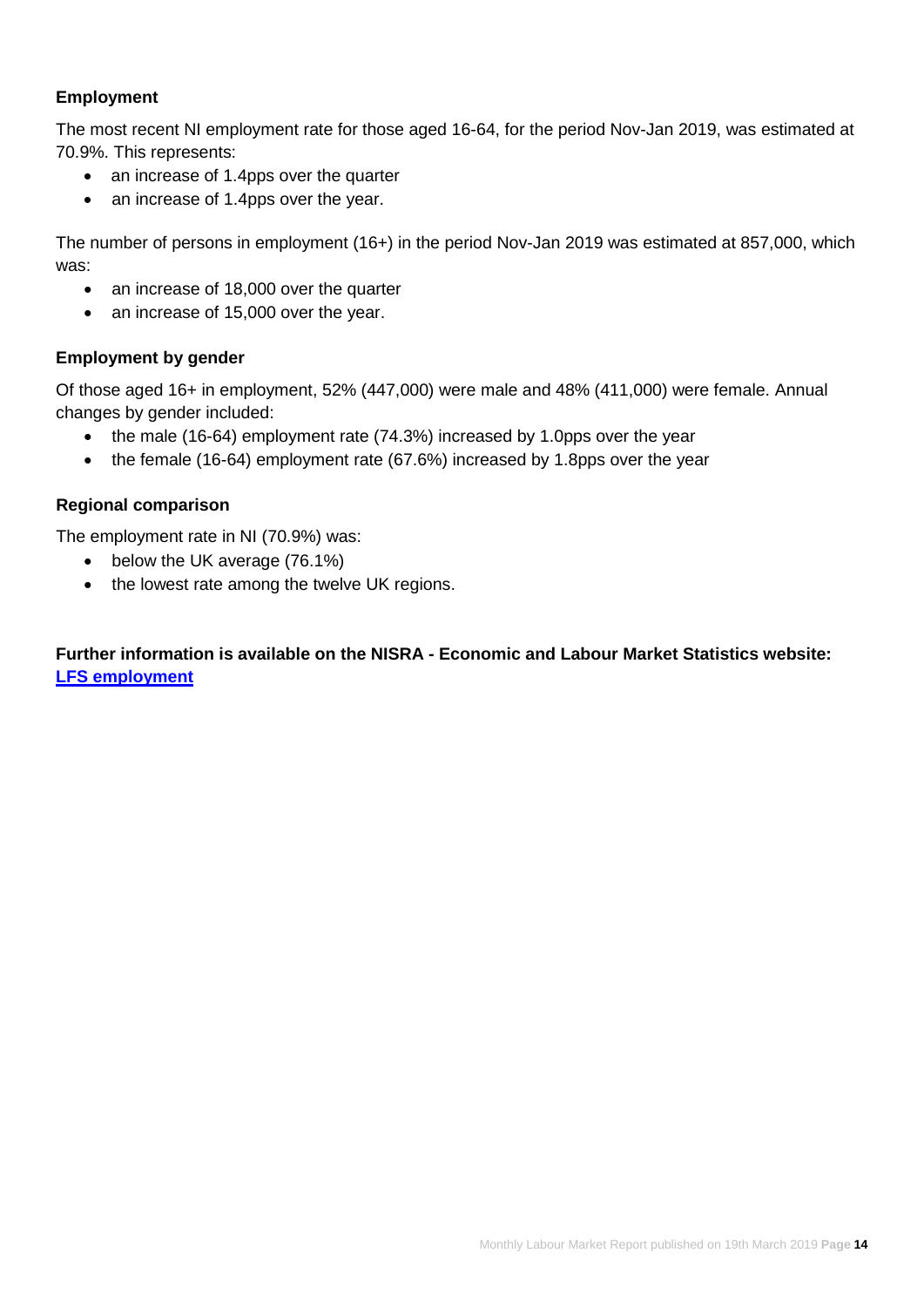#### **Quarterly Employment Survey (QES) – First published March 2019**

The QES is a business survey which samples approximately 6,000 companies who are asked to provide employment data for each of their business activities. This information is then collated by Economic and Labour Market Statistics, from which employee jobs estimates are produced.

**QES employee:** An employee is defined as anyone aged 16 years or over that is directly paid from a business's payroll for carrying out a full-time or part-time job or being on a training scheme in Northern Ireland.

#### **Key Findings**

- **Employee jobs increased over the quarter and year to a record high in December 2018.**
- **Private sector employee jobs increased over the quarter and year to a record high.**
- **Public sector employee jobs increased over both the quarter and the year.**



### **Figure 5: Index of Employee Jobs, December 2008 to December 2018**

Figure 5 shows the estimated seasonally adjusted employee jobs, indexed to allow comparison between NI and the UK.

The UK reached its lowest point in December 2010, more than a year before the NI low in March 2012. Both NI and the UK have surpassed their pre-downturn peaks; NI jobs are now 5.6% above their June 2008 level while UK jobs are 7.6% above their September 2008 level.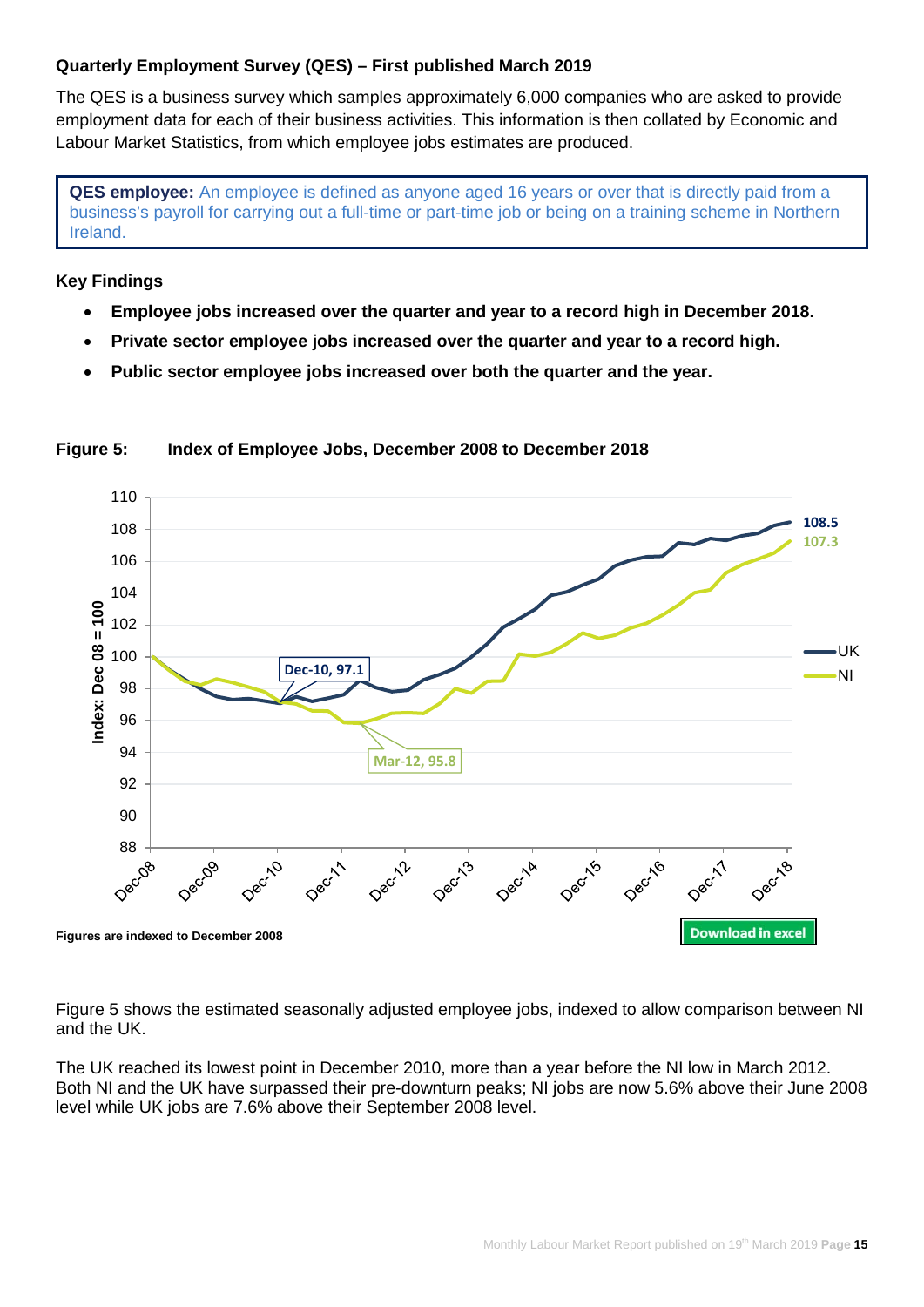# **Employee Jobs**

The seasonally adjusted employee jobs total in Northern Ireland at December 2018 was 773,750, which was:

- an increase of 0.7% (5,410 jobs) from the revised September 2018 estimate of 768,340.
- an increase of 1.9% (14.350 jobs) over the year.
- The annual increase in employee jobs was statistically significant.

# **Employee jobs by sector**

The seasonally adjusted quarterly change consisted of:

- an increase in the manufacturing sector (0.4% or 320 jobs), services sector (0.7% or 4,340 jobs), construction sector (2.0% or 700 jobs) and other sector (0.2% or 50 jobs).
- an increase of 0.7% (4,160 jobs) in the private sector and
- an increase of 0.1% (180 jobs) in the public sector.

Over the year to December 2018:

- an increase in the manufacturing sector (2.5% or 2,110 jobs), services sector (1.7% or 10,360 jobs), construction sector (2.2% or 760 jobs) and other sector (5.0% or 1,130 jobs).
- the private sector increased by 2.3% (12,860 jobs).
- the public sector increased by 0.6% (1,260 jobs).

Private sector employee jobs have grown to a series high in December 2018 (565,480 jobs), and are now 10.4% above a pre-downturn peak which occurred in June 2008. Public sector jobs showed an increase over the year to December 2018 to 207,950 jobs, however there are now 20,240 fewer public sector jobs than the public sector series peak in September 2009 (-8.9%).

# **Further information is available on the NISRA - Economic and Labour Market Statistics website: [Quarterly Employment Survey](https://www.nisra.gov.uk/statistics/labour-market-and-social-welfare/quarterly-employment-survey)**

# **Further breakdowns of employee jobs by geography and industry are available from the [Business](https://www.nisra.gov.uk/statistics/annual-employee-jobs-surveys/business-register-and-employment-survey)  [Register and Employment Survey.](https://www.nisra.gov.uk/statistics/annual-employee-jobs-surveys/business-register-and-employment-survey)**

# **Comparisons between LFS Employment and QES Employee Jobs**

The concept of employment (measured by the LFS as the number of people in work) differs from the concept of jobs, since a person can have more than one job, and some jobs may be shared by more than one person.

The LFS and QES measure employment in different ways. The LFS is a sample survey carried out by interviewing individuals about their personal circumstances and work. The QES is a quarterly survey of businesses which provides short term employee jobs estimates for Northern Ireland. It surveys all public sector jobs, all private sector firms with 25 or more employees and a sample of the remainder. LFS employment figures are based on a rolling three month period and QES measures the number of jobs on a particular day.

LFS employment includes those who are employed, self-employed, unpaid family workers and those on Government supported training programmes. QES employee jobs include full-time and part-time jobs and those on a training scheme and excludes self-employed.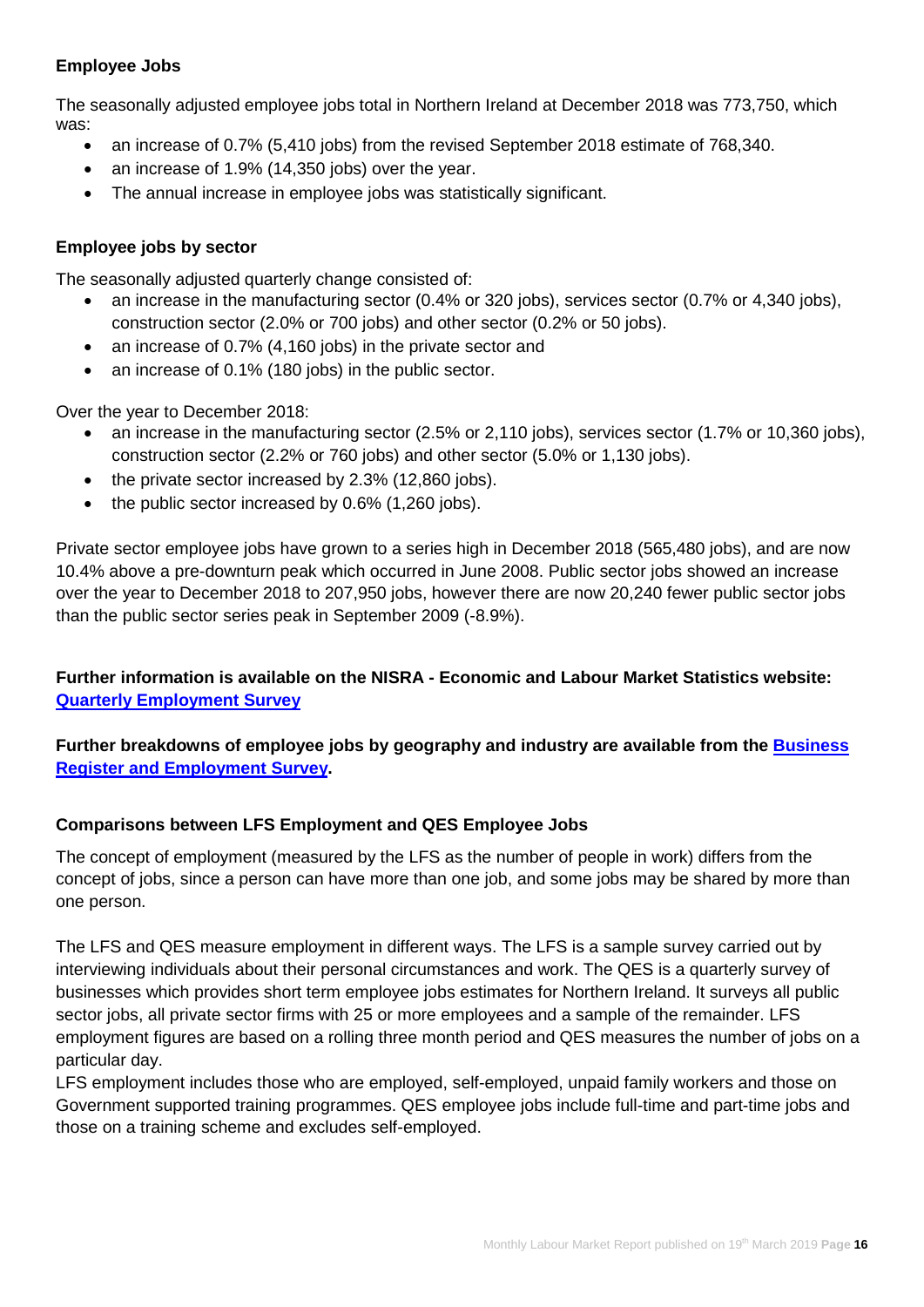#### **Vacancies – First published January 2019**

Headline figures are presented for vacancies which have been notified to Job Centres / Jobs & Benefits Offices (J&BO) of the Department for Communities (DfC). A small proportion of vacancies notified are based in the UK mainland or in the Republic of Ireland. The statistics do not represent the total unsatisfied demand for staff by employers, but are only those vacant positions notified by employers to DfC.

# **Key Findings**

- **There were 13,492 vacancies notified in the third quarter of the 2018/19 financial year**
- **An increase of 12.7% when compared against the same period in the 2017/18 financial year**

| Date             | <b>Full-time</b> | <b>Part-time</b> | Casual | Total  |
|------------------|------------------|------------------|--------|--------|
| January 2018     | 3,143            | 1,492            | 265    | 4,900  |
| February 2018    | 2,893            | 1,379            | 244    | 4,516  |
| March 2018       | 3,021            | 1,470            | 261    | 4,752  |
| April 2018       | 3,076            | 1,373            | 222    | 4,671  |
| May 2018         | 3,379            | 1,704            | 266    | 5,349  |
| June 2018        | 3,000            | 1,497            | 285    | 4,782  |
| <b>July 2018</b> | 2,902            | 1,336            | 290    | 4,528  |
| August 2018      | 3,897            | 1,845            | 355    | 6,097  |
| September 2018   | 3,377            | 1,808            | 325    | 5,510  |
| October 2018     | 3,789            | 1,720            | 359    | 5,868  |
| November 2018    | 3,120            | 1,359            | 261    | 4,740  |
| December 2018    | 1,946            | 794              | 144    | 2,884  |
| Total            | 37,543           | 17,777           | 3,277  | 58,597 |

### **Table 2: Monthly Notified Vacancies, 2018**

Figures in the above table are not National Statistics.

#### **Download in excel**

(1) Monthly notified vacancies are all new vacancy positions notified and added to JobCentres / Jobs & Benefits Offices of the Department for Communities.

Notified is subdivided by financial years which run from 1st April to 31st March.

All statistics are derived from data extracted from the Department for Communities Client Management System (CMS).

(2) Vacancies data is published quarterly and reported by financial year. Data for October-December 2018 was published January 2019.

# **Further statistics are available on the DfC website: [DfC Statistics](https://www.communities-ni.gov.uk/topics/dfc-statistics-and-research)**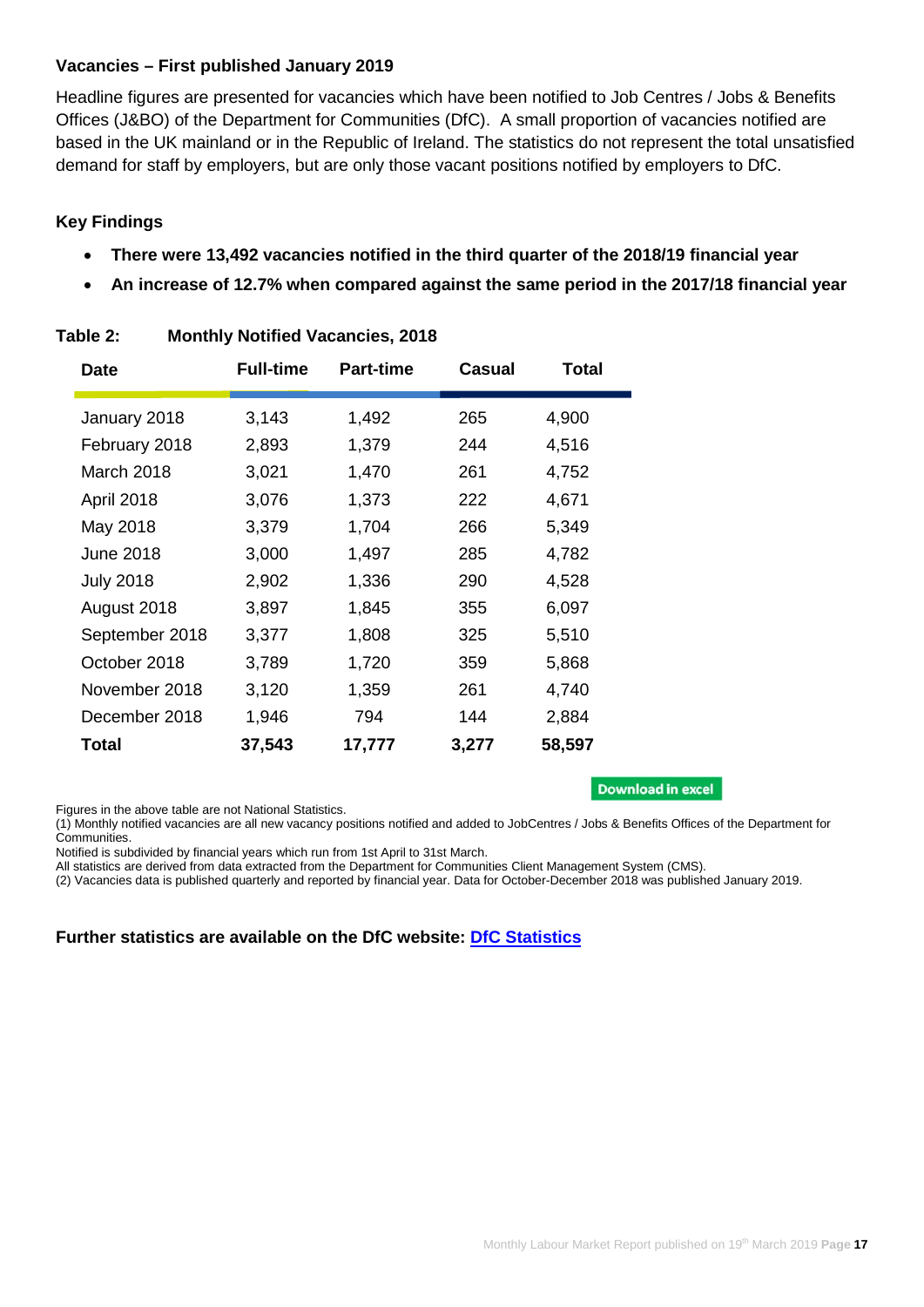# **LFS economic inactivity**

**Economically inactive:** people who are neither in employment nor unemployed on the ILO measure. This group includes all those who are looking after a home, long term sick or disabled, students and retired.

#### **Key Findings**

- **The economic inactivity rate decreased over the quarter and over the year**
- **NI economic inactivity remains the highest of the twelve UK regions**

**Figure 6: Seasonally adjusted economic inactivity rates (16-64), Nov-Jan 2009 to Nov-Jan 2019**



Figure 6 shows that, over the last 10 years, economic inactivity in NI has been consistently higher than the UK average. During the past 10 years, the UK inactivity rate has been on a downward trend. Economic inactivity in NI has mostly been decreasing from 2017, following a period of increasing inactivity between 2016 and 2017.

The current inactivity rate (26.4%) is one of the lowest in the last ten years and significantly below the recent peak in August-October 2017.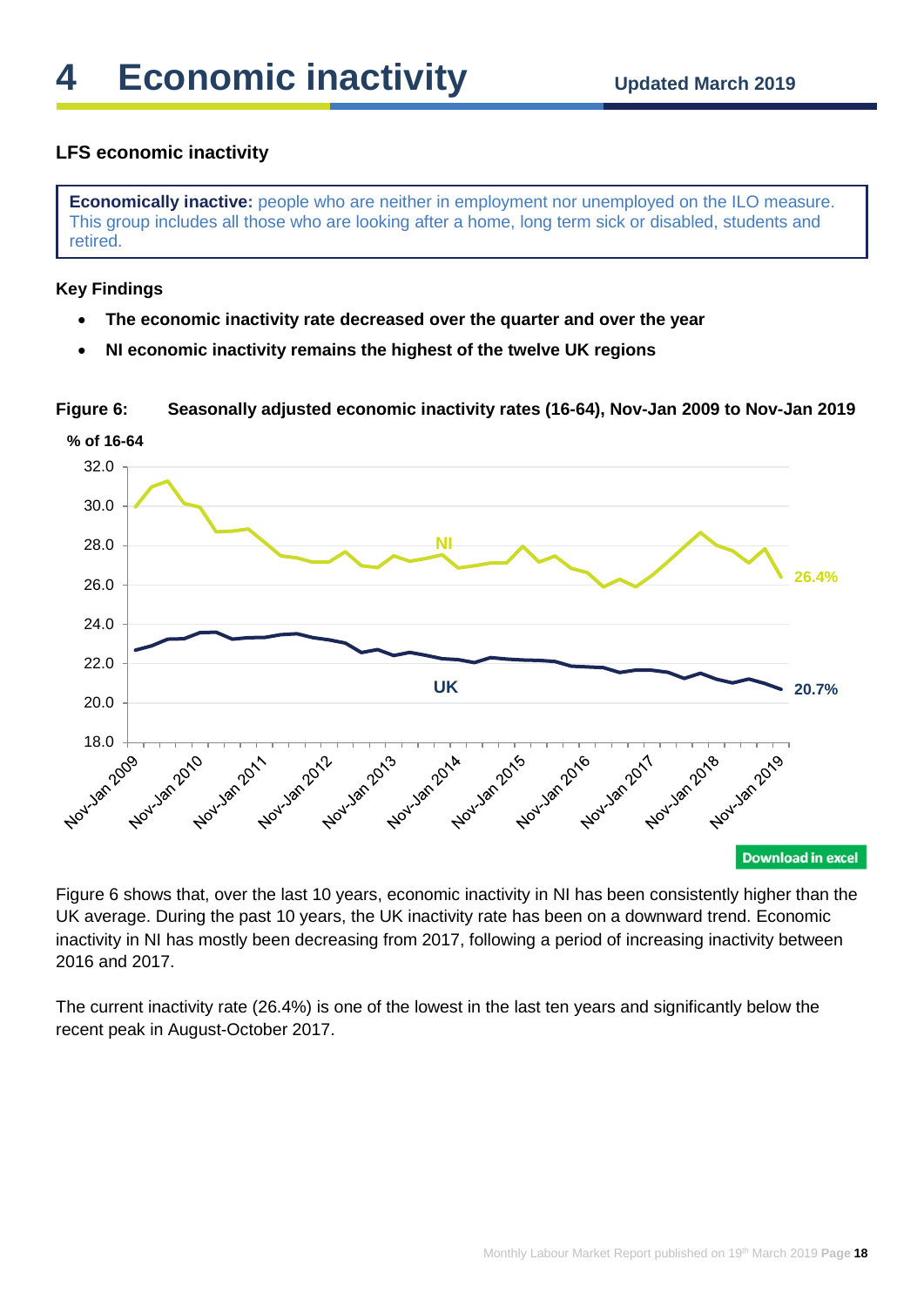# **Economically inactive**

The seasonally adjusted economic inactivity rate (aged 16-64) for Nov-Jan 2019 was estimated at 26.4%, which represented:

- a decrease of 1.4pps over the quarter
- a decrease of 1.6pps over the year.

The number of economically inactive persons (aged 16-64) was estimated at 308,000, which was:

- a decrease of 17,000 over the quarter
- a decrease of 19,000 over the year.

#### **Regional comparison**

The NI economic inactivity rate for those aged 16-64 stood at 26.4%. This was:

- higher than the UK average rate (20.7%)
- the highest of the twelve UK regions.

**Further information is available on the NISRA - Economic and Labour Market Statistics website: [LFS economic inactivity](https://www.nisra.gov.uk/statistics/labour-market-and-social-welfare/labour-force-survey)**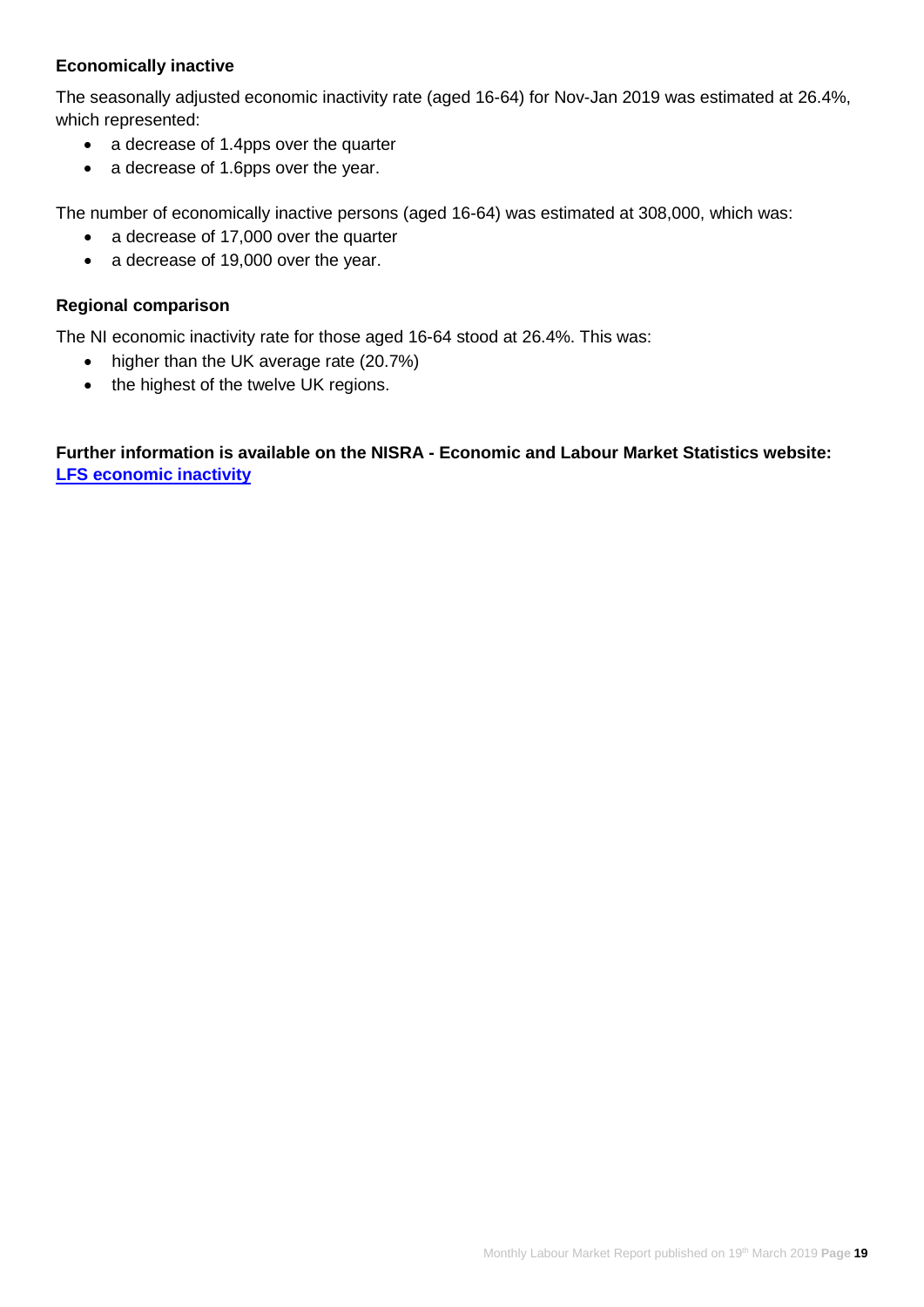# **Annual Survey of Hours and Earnings (ASHE)**

ASHE provides information on employees' hourly, weekly and annual earnings by gender, work pattern, industry and occupation. It has been designed by the Office for National Statistics and is carried out in Northern Ireland by NISRA statisticians.

**Gross weekly pay** includes basic pay, overtime pay, commissions, shift premium pay, bonus or incentive pay and allowances, and is before deductions for PAYE, National Insurance, pension schemes, student loan repayments and voluntary deductions.

**Median** measures the amount earned by the average individual, i.e. the level of earnings at which half the population are above and half the population are below.

**Full-time employee** is defined as anyone aged 16 years or over that is directly paid from a business's payroll for carrying out more than 30 paid hours per week (or 25 or more for the teaching professions).

#### **Key Findings**

- **The median full-time weekly earnings in NI was £521 compared with £569 in the UK**
- **Earnings increased over the year in both NI and the UK**
- **When adjusted for inflation, weekly earnings increased over the year in NI and the UK**

# **Figure 7: Median gross weekly earnings for full-time employees in NI and the UK, April 1998-2018**



The median gross weekly earnings for full-time employees in NI at April 2018:

- was £521, 8.4% lower than the UK median (£569)
- was the fifth lowest out of 12 UK regions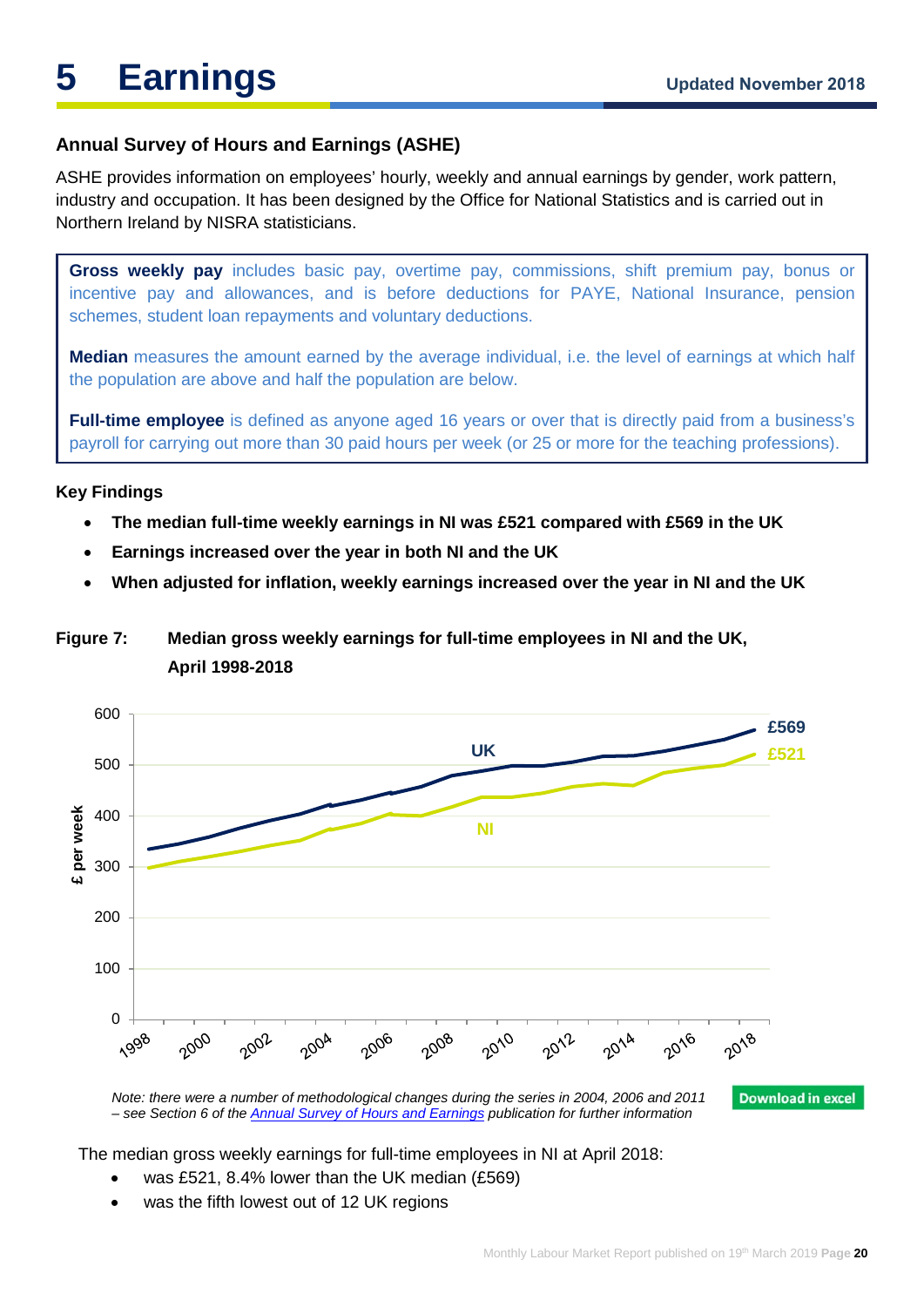- increased by more (4.2%) than the UK median (3.5%) and had the joint highest increase of the UK regions over the year
- when adjusted for inflation increased by 2.0%
- was highest for those who work in Belfast (£565) Local Government District (LGD), which was the only LGD where earnings were above £550 per week
- was lowest in the Causeway Coast and Glens LGD (£431), the only LGD where earnings were below £450 per week.

 $<$  £450.00 £450.00 - £499.99 **Causeway Coast and Glens** £500.00 - £549.99 £550.00+ **Mid and East Anrim Derry City and Strabane Antrim** and Newtownabbey **Mid Ulster Ards and North Down Belfast Fermanagh and Omagh Lisburn and** Castlereagh **Armagh City, Banbridge** and Craigavon Newry, Mourne and Down © Crown copyright and database rights NIMA MOU207.2

# **Figure 8: Median Gross Weekly Earnings in Northern Ireland by place of work, April 2018**

**Download in excel** 

#### **Further information is available on the NISRA - Economic and Labour Market Statistics website: [Annual Survey of Hours and Earnings](https://www.nisra.gov.uk/statistics/labour-market-and-social-welfare/annual-survey-hours-and-earnings)**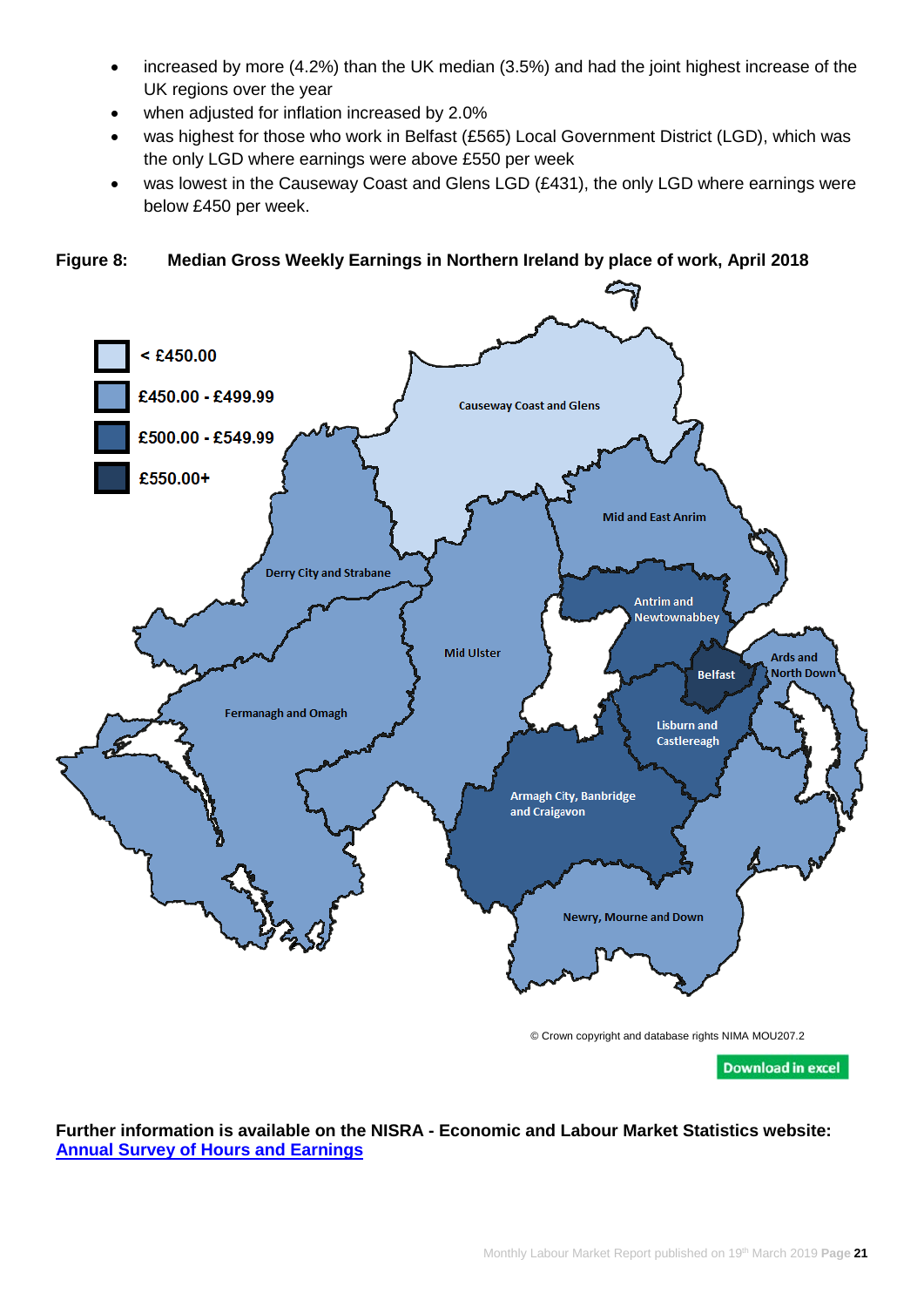# **LFS unemployment**

The definition of unemployment used in the Labour Force Survey (LFS) is in accordance with that of the International Labour Organisation (ILO). The ILO unemployed includes those without a job who were able to start work in the two weeks following their LFS interview and had either looked for work in the four weeks prior to interview or were waiting to start a job they had already obtained.

The definition of unemployment rate is the percentage of economically active people who are unemployed.

Please note that it is possible for the number of unemployed to increase and the unemployment rate to fall during the same period, as the latter measure is a ratio e.g. if the number of economically active has increased at a faster rate than the number unemployed, the unemployment rate will fall.

# **LFS employment**

The definition of ILO employed applies to anyone (aged 16 or over) who has carried out at least one hour's paid work in the week prior to interview, or has a job they are temporarily away from (e.g. on holiday). Also included are people who do unpaid work in a family business and people on Government-supported employment training schemes.

The definition of employment rate is the percentage of all working age (16-64) people who are employed.

The ILO measures are particularly useful for examining short term and long term trends over time and key LFS time series data are available both seasonally adjusted and unadjusted.

# **Reporting Change and Sampling variability**

Reported change is calculated using unrounded data and is presented to 1 decimal place. When a change is less than 0.05pps, it is rounded to 0.0pps and the data is reported as unchanged.

The LFS is a sample survey and, as such, estimates obtained from it are subject to sampling variability. If we drew many samples, each would give a different result. The ranges shown for the LFS data in the table overleaf represent 95% confidence intervals, i.e. we would expect that in 95% of samples the range would contain the true value. These confidence intervals have been calculated using data that are not seasonally adjusted, with the relevant sampling errors produced then applied to the seasonally adjusted data.

If the 'annual change' for an estimate has increased or decreased by more than the 'sampling variability of the change', this change is statistically significant. If none of the reported changes over the year or the quarter were statistically significant, then the recorded changes did not exceed the variability expected from a sample survey of this size. Please note that the terms 'statistically significantly' and 'significantly' are used interchangeably throughout the report but always refer to the statistical significance of changes.

Table 3 shows the sampling variability of the estimates, and quarterly and annual changes. The final column contains the sampling variability that can be used when assessing change between two independent samples. Due to the LFS five wave structure, this means it can be used to assess changes over six quarters or more.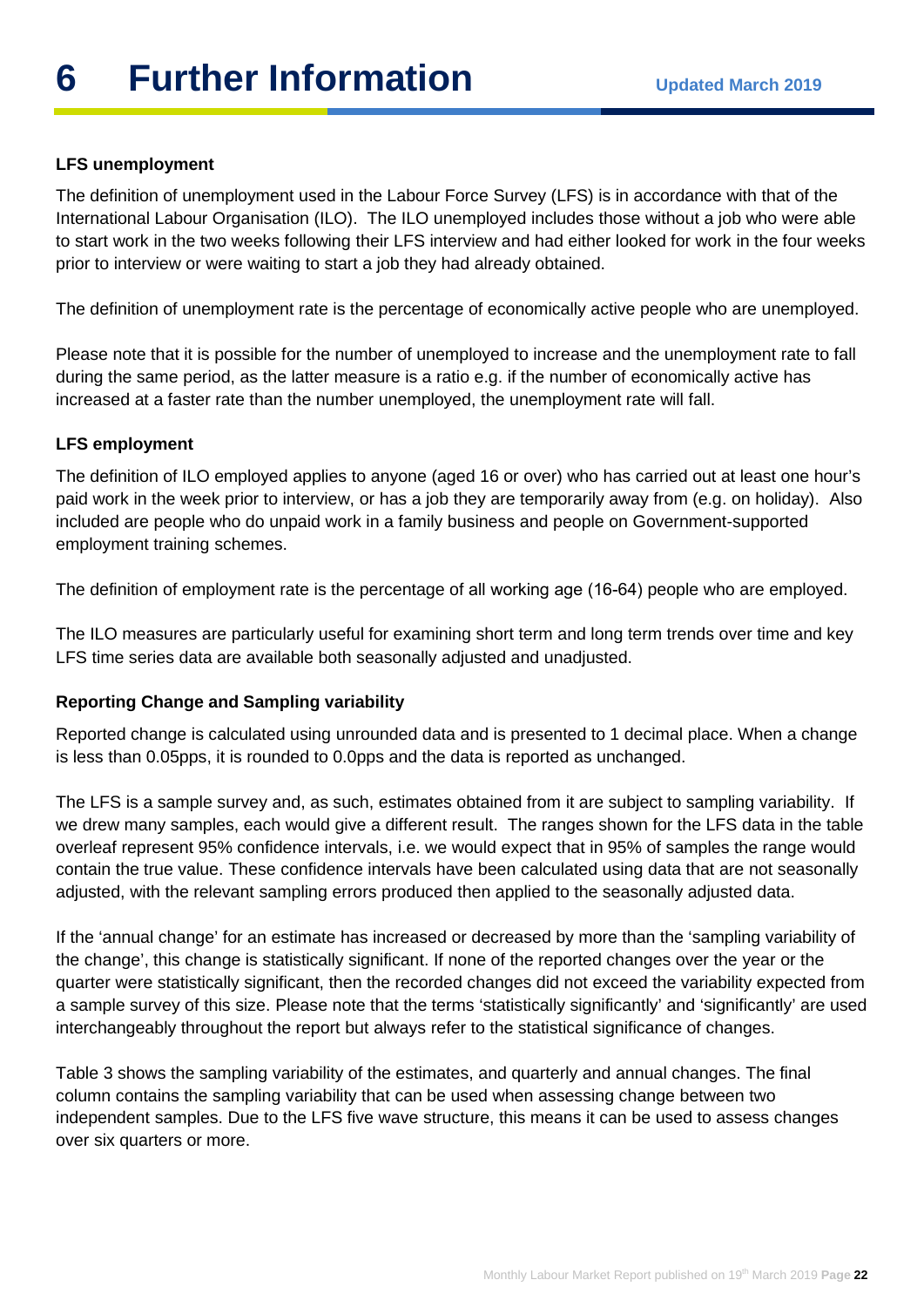#### **Table 3: Sampling variability of labour market estimates**

| November-<br>January 2019                | <b>Estimate</b> | <b>Sampling</b><br>variability<br>of estimate | Change<br>over<br>quarter | <b>Sampling</b><br>variability<br>of quarterly<br>change | Change<br>over year | <b>Sampling</b><br>variability<br>of annual<br>change | Sampling<br>variability<br>of change |
|------------------------------------------|-----------------|-----------------------------------------------|---------------------------|----------------------------------------------------------|---------------------|-------------------------------------------------------|--------------------------------------|
| Unemployment <sup>1</sup>                | 31.000          | $+/-7.000$                                    | 0                         | $+/-7,000$                                               | 3,000               | $+/-10,000$                                           | $+/-10,000$                          |
| Employment <sup>2</sup>                  | 857,000         | $+/-20,000$                                   | 18,000                    | $+/-15,000$                                              | 15,000              | $+/-29,000$                                           | $+/-32,000$                          |
| Economically<br>inactive <sup>2</sup>    | 578,000         | $+/-19,000$                                   | $-17,000$                 | $+/-14,000$                                              | $-12,000$           | $+/-27,000$                                           | $+/-29,000$                          |
| Unemployment<br>rate $1$                 | 3.5%            | $+/-0.8$ pps                                  | 0.0 <sub>pps</sub>        | $+/-0.8$ pps                                             | 0.3 <sub>pps</sub>  | $+/-1.2$ pps                                          | $+/-1.2$ pps                         |
| Employment<br>rate $2$                   | 70.9%           | $+/-1.5$ pps                                  | 1.4pps                    | $+/-1.1$ pps                                             | 1.4pps              | $+/-2.1$ pps                                          | $+/-2.3$ pps                         |
| Economic<br>inactivity rate <sup>2</sup> | 26.4%           | $+/-1.4$ pps                                  | $-1.4$ pps                | $+/-1.1$ pps                                             | $-1.6$ pps          | $+/-2.1$ pps                                          | $+/-2.3$ pps                         |

1 People aged 16 and over. Unemployment rate = total unemployed as a proportion of the economically active.

<sup>2</sup> Levels for all persons aged 16 and over, rates for working age (16-64).

#### **Please see link for further LFS notes and definitions:** [LFS Background Information](https://www.nisra.gov.uk/publications/labour-force-survey-background-information)

#### **Response Rates – Updated quarterly (last updated 19/02/19)**

The total eligible sample for the October-December 2018 LFS consisted of 3,441 addresses (1,116 chosen at random from the Valuation & Lands Agency list of domestic properties and 2,325 carried forward from the previous quarter). A random start, fixed interval sampling technique of the addresses, which are ordered by Council Area and Ward, is used. This ensures a proportional representation across the Council Areas in Northern Ireland.

Only private household addresses were eligible, since the LFS is a survey of the private household population. Every selected address is interviewed on five successive occasions, such that in any one quarter, a fifth of the sample will be receiving their first interview, one fifth their second and so on, with one fifth receiving their fifth and final interview. This results in an 80% sample overlap between quarters.

#### **Table 4: Response rates, October-December 2018**

| Fully and partially responding | 2,161 |
|--------------------------------|-------|
| Eligible sample                | 3,441 |
| Response rate (%)              | 62.8% |

\*Of the addresses sampled, a small number contained more than one household and some contained households which moved during the quarter. Residents in NHS hospital accommodation (formerly called nurses' homes) and students living in halls of residence or boarding schools are included to improve the coverage of young people.

**Download in excel**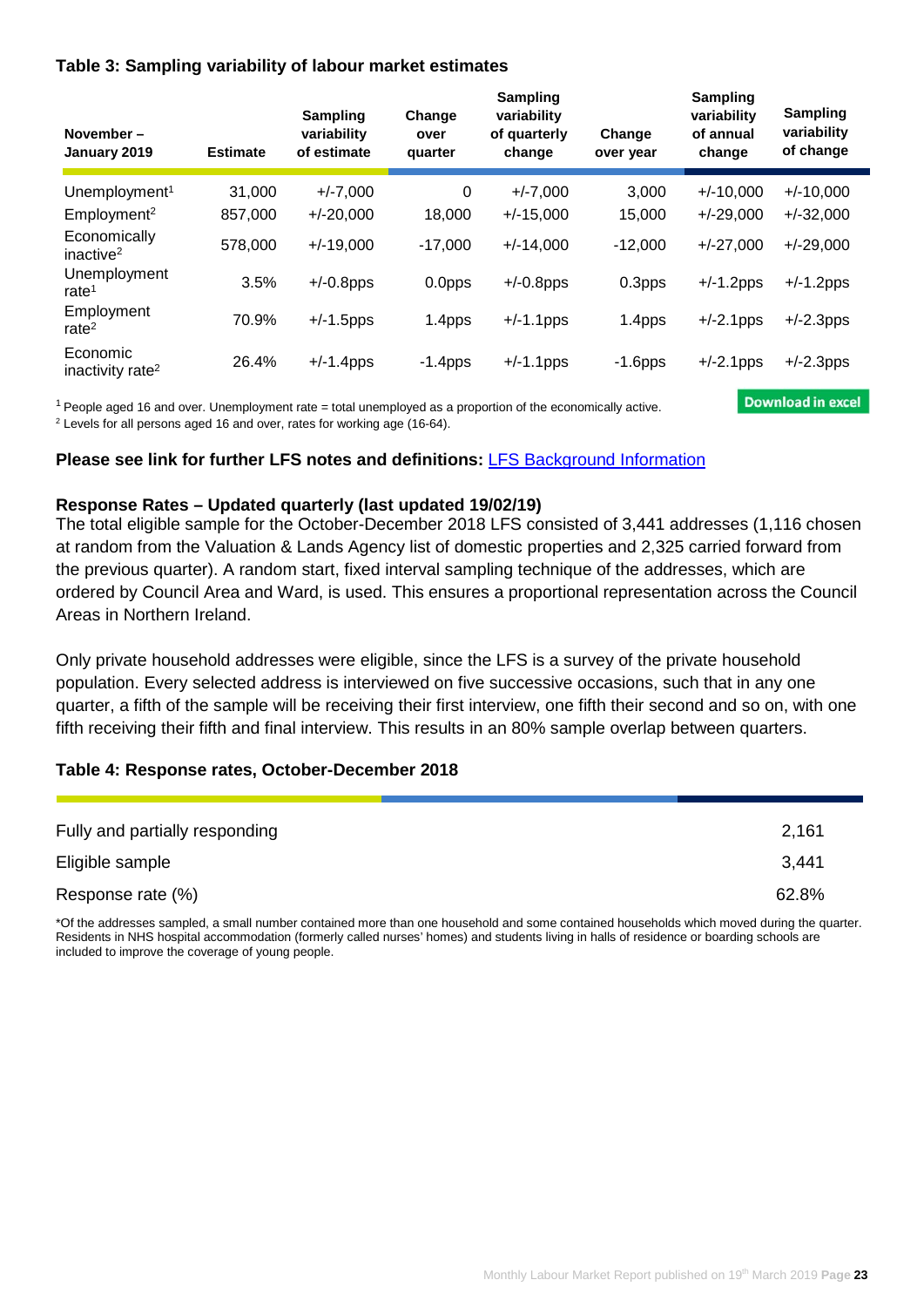# **LFS Comparisons**

Estimates of employment, unemployment, and economic inactivity are derived from the LFS. The most robust estimates of short-term movements in these estimates are obtained by comparing the estimates over rolling three month periods. For example, the 3 months ending January 2019 should be compared with the estimates for August-October 2018, which were first published on 11<sup>th</sup> December 2018. This provides a more robust estimate than comparing with the estimates for October-December 2018, as the November and December data are included within both estimates. Effectively, observed differences are those between the individual months of October 2018 and January 2019. The LFS is sampled such that it is representative of the NI population over a three month period, not for single month periods.

# **Seasonal adjustment**

All estimates discussed in this Statistical Bulletin are seasonally adjusted unless otherwise stated. Like many economic indicators, the labour market is affected by factors that tend to occur at around the same time every year, for example, school leavers entering the labour market in July and whether Easter falls in March or April. To compare over months or quarters, the data are seasonally adjusted to remove the effects of seasonal factors and the arrangement of the calendar.

# **Thresholds**

Thresholds are used to determine whether LFS data are suitably robust for publication. The threshold used for the quarterly LFS datasets is 8,000. As such, data below 8,000 are suppressed.

### **LFS revisions**

LFS microdata are routinely revised to incorporate the latest population estimates. The latest revisions were published in February 2019 and affect LFS data from the period June - August 2011 onwards. In addition, data from November-January 2018 onwards also reflects a boost to the LFS sample that has been rolled out from January 2018 beginning with wave 1 and will be fully implemented through all 5 waves by April-June 2019. A review of seasonal adjustment methodology has also taken place and affects seasonally adjusted data from June-August 2011 onwards. The magnitude of the revisions are relatively small, with the majority of revisions to the unemployment rate falling within +/-0.1 percentage points but the biggest revision being -0.3pps; and the working age employment rate mostly falling within +/- 0.1 percentage points but the biggest revision being 1.0pps. More information on the revision policy concerning labour market statistics can be found through the following link: **Labour market statistics revisions policy** 

#### **Definition of 'working age'**

The 'working age' definition, used in the calculation of employment and economic inactivity rates, was changed in August 2010 to include those aged from 16 to 64 for both men and women. Previously these rates were based on upper age limits of 59 for women and 64 for men, reflecting the state pension ages in the UK.

# **Changes to the Disability data**

As of May 2016, the definition of Disability used on the Labour Force Survey in Northern Ireland has changed from the DDA-based definition to the GSS Harmonised Standard definition of Disability. This is to ensure consistence and comparability with the UK. It has caused a discontinuity in the time series at April 2013.

The GSS Harmonised Standards focus on a 'core' definition of people whose condition currently limits their activity. In summary the core definition covers people who report:

- (current) physical or mental health condition(s) or illnesses lasting or expected to last 12 months or more; and
- the condition(s) or illness(es) reduce their ability to carry out day-to-day activities.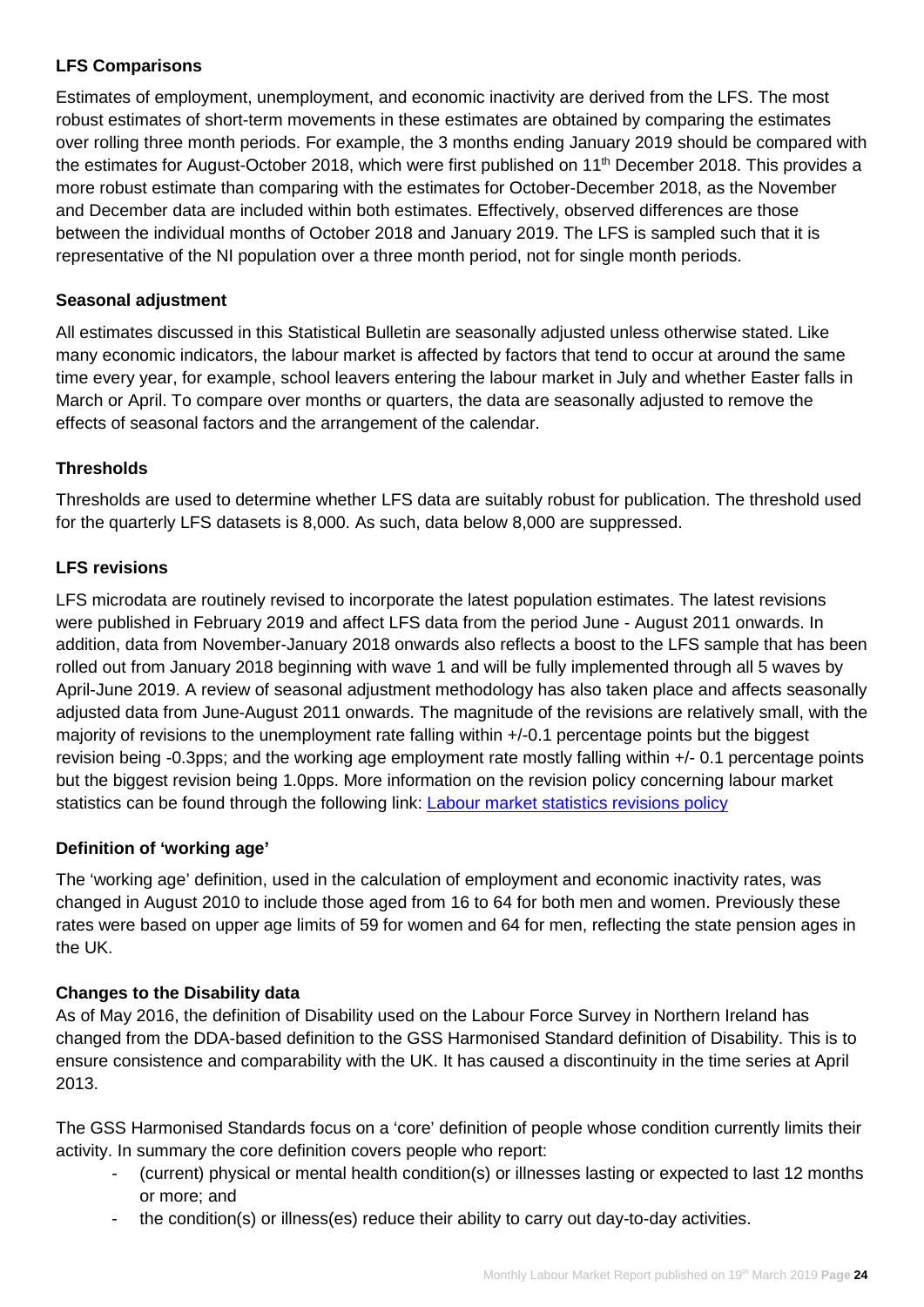This differs from the DDA-based definition of disability previously used in the LFS in that it excludes the following groups which are "non-core" under the new Act:

- people with a progressive condition (specified in the Equality Act as HIV/AIDS, cancer or multiple sclerosis) that does not currently reduce their ability to carry out day-to-day activities.
- people whose activities would be restricted only without medication or treatment.

# **Disability**

In November 2017, ONS advised suspending the publication of disability estimates due to a large increase between Quarter 2 and 3 in 2017. Although a discontinuity was not visible at the NI level, NISRA removed disability estimates in the October - December 2017 Quarterly Supplement while further investigations took place.

In November 2018, ONS published results of further analysis about the nature of the large increase and advice to users about interpretation of the disability series. ONS have acknowledged that the quarterly increase in Quarter 3 (July to Sept) 2017 was unusual but cannot be explained by any discontinuities in the data. Users should note that estimates derived from sample surveys can be affected by sampling variability and that short-term comparisons should not be made using non-seasonally adjusted datasets.

Previous health warnings have been removed and ONS have no plans for further updates to its analysis of the unusual increase. ONS will also continue to monitor LFS disability data in line with their standard quality assurance practices.

An [article](https://www.ons.gov.uk/employmentandlabourmarket/peopleinwork/employmentandemployeetypes/methodologies/analysisofthelargeincreaseinthelabourforcesurveydisabilitydataapriltojune2017tojulytoseptember2017andtheperiodsafterthisincrease) on the ONS website has further information on the analysis conducted.

### **Experimental Claimant Count (Jobseekers Allowance claimants plus some out-of-work Universal Credit claimants)**

In March 2018, the NI JSA-only claimant count was replaced by an experimental measure based on JSA claimants plus out-of-work UC claimants who were claiming principally for the reason of being unemployed.

The new claimant count is categorised as experimental as the statistics are in the testing phase and not yet fully developed. The ONS have produced a useful ['Guide to Experimental Statistics'](https://www.ons.gov.uk/methodology/methodologytopicsandstatisticalconcepts/guidetoexperimentalstatistics) and an FAQ document explaining the difference between the two measures is available on the [NISRA website.](https://www.nisra.gov.uk/news/changes-claimant-count)

The experimental Claimant Count data are *no longer* included in the Labour Market Report. The data tables will continue to be published on the [NISRA](https://www.nisra.gov.uk/statistics/labour-market-and-social-welfare/claimant-count) website and counts will also be available from [NOMIS.](https://www.nomisweb.co.uk/)

#### **Redundancy Legal Requirements**

Under the Employment Rights (Northern Ireland) Order 1996 (amended 8 October 2006), companies are only legally required to notify the Department of impending redundancies of 20 or more employees. Companies who propose less than 20 redundancies are not included in the statistics, so there is likely to be an under count.

# **Annual Survey of Hours and Earnings (ASHE)**

Please note, changes in NI earnings over the year and relative to the UK can be influenced by a range of factors including the timing of pay settlements, the extent of overtime and differences in the composition of the workforce. As ASHE is a sample survey, results are also subject to an associated level of sampling variability.

Further information is available at: [Northern Ireland Annual Survey of Hours and Earnings](https://www.nisra.gov.uk/statistics/labour-market-and-social-welfare/annual-survey-hours-and-earnings)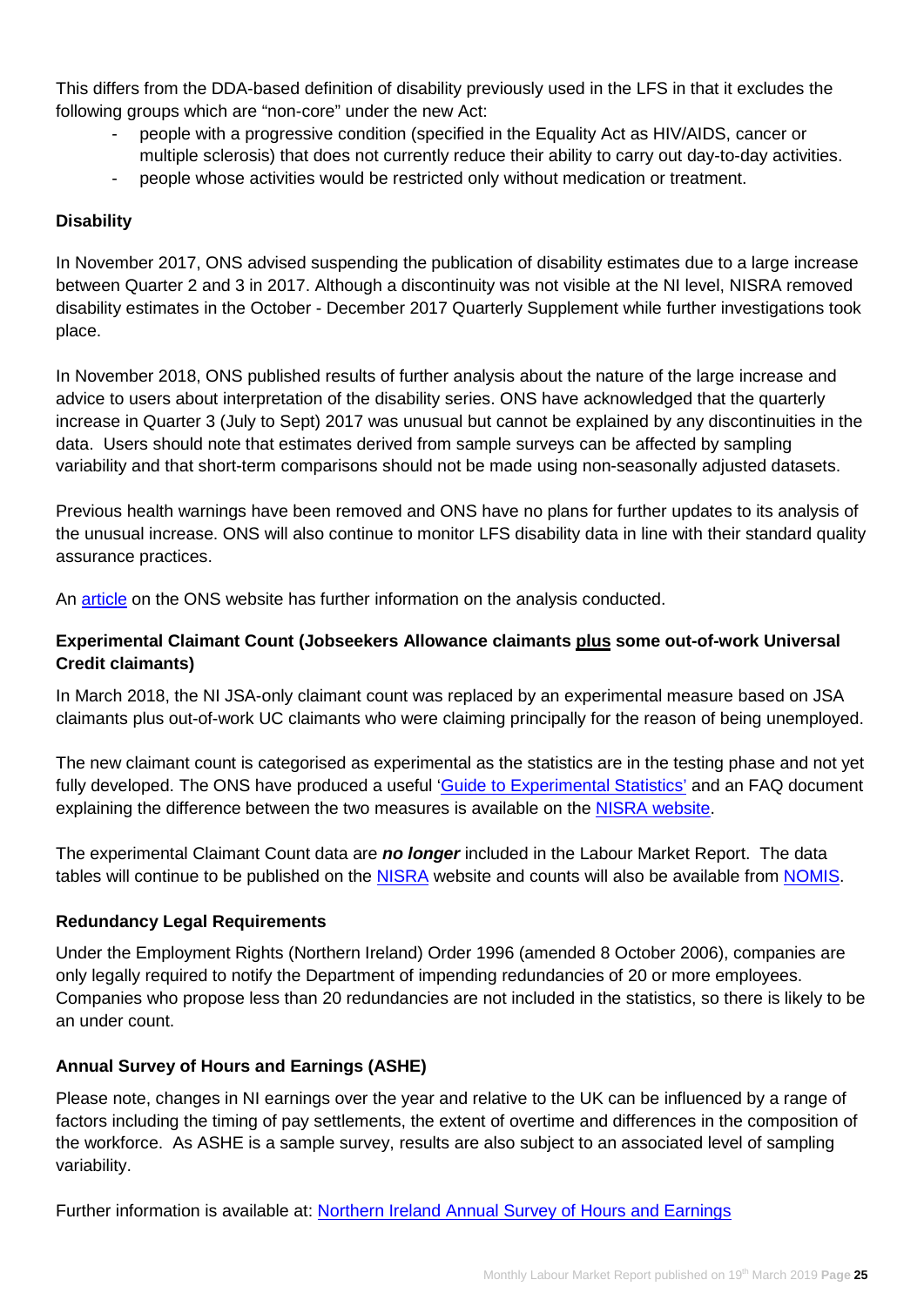#### **Quarterly Employment Survey (QES)**

All QES data contained in the LMR are adjusted for seasonality. The seasonal adjusted series started in 2005. Public Sector and Private Sector series are seasonally adjusted separately to the industry breakdowns. As such, the two series may differ at the NI level.

### **Revisions**

QES estimates are revised quarterly to reflect the latest information provided to the Department by employers. The September 2018 seasonally adjusted estimate first published in December 2018 has subsequently been revised up 0.3%.

For further details of QES revisions please see the following link: [QES Revisions](https://www.nisra.gov.uk/publications/quarterly-employment-survey-revisions)

#### **Pre Release Access**

The UK Office for National Statistics (ONS) announced the removal of early access by Ministers and officials to all ONS official statistics from 1 July. For further information please see [correspondence](https://www.statisticsauthority.gov.uk/wp-content/uploads/2017/07/Letter-from-John-Pullinger-to-Sir-David-Norgrove-15-June-2017.pdf) between John Pullinger the National Statistician on this issue and the [reply](https://www.statisticsauthority.gov.uk/wp-content/uploads/2017/08/Letter-from-Sir-David-Norgrove-to-John-Pullinger-15-June-2017.pdf) from Sir David Norgrove, the Chair of the UK Statistics Authority.

As a number of ONS publications affected by this decision include Northern Ireland (NI) level statistics, NISRA also removed early release access for NI officials to the equivalent NISRA publications and associated economic output statistics. This is based on analysis of the proxy nature of NI data for UK trends. The Labour Market Report published on  $12<sup>th</sup>$  July 2017 was the first release under these new arrangements.

#### *The Northern Ireland Statistics and Research Agency wishes to thank the participating households for their co-operation in agreeing to take part in the survey and for facilitating the collection of the relevant data.*

#### **For further information contact:**

Carly Gordon Economic & Labour Market Statistics Branch, Floor 1 Colby House Stranmillis Court, BT9 5RR

Tel: (028) 9025 5172 Email: [economicstats@nisra.gov.uk](mailto:economicstats@nisra.gov.uk) Web: [Labour Force](https://www.nisra.gov.uk/statistics/labour-market-and-social-welfare/labour-force-survey) Survey Twitter: [@ELMSNISRA](https://twitter.com/ELMSNISRA)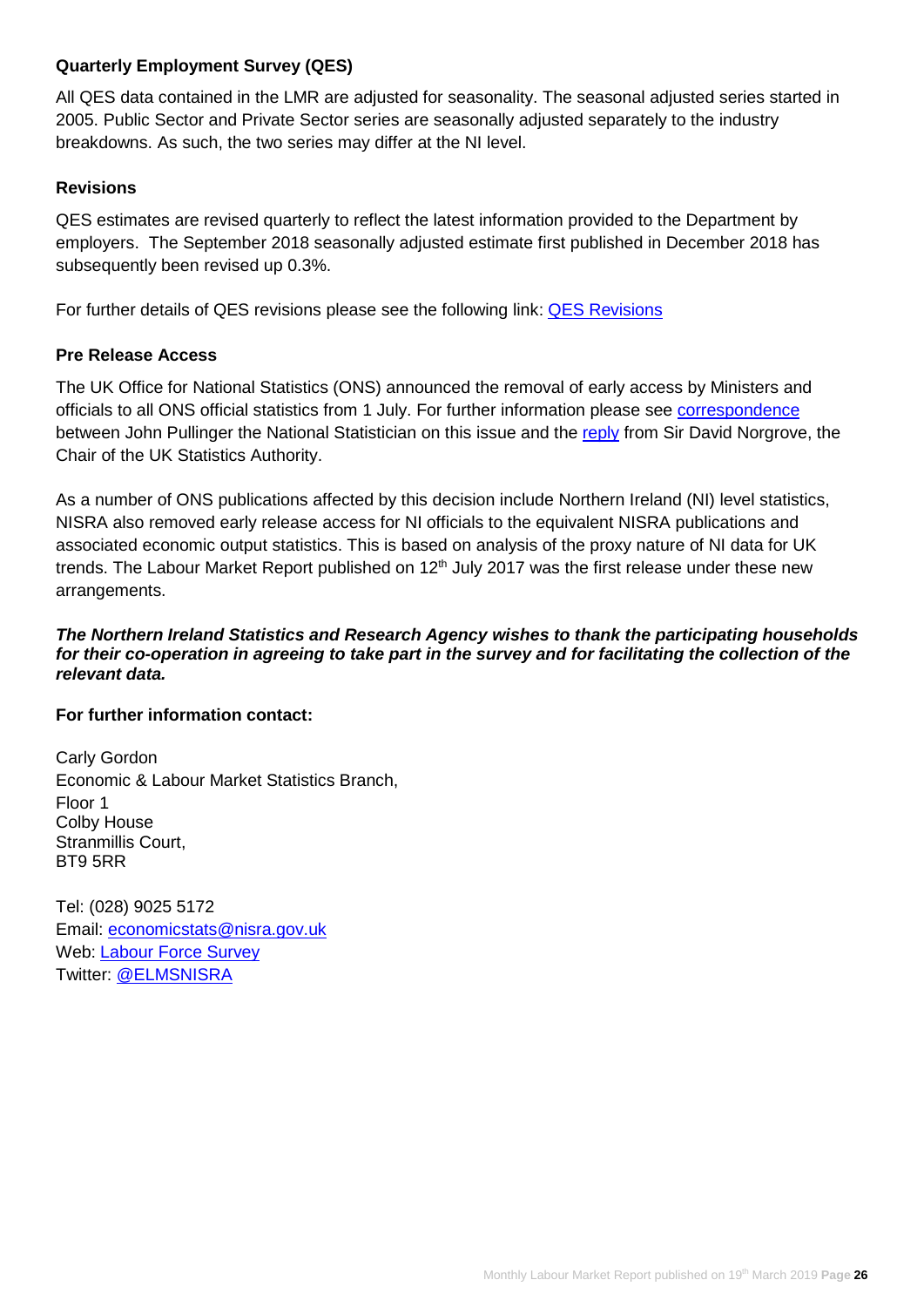# **7 Index of Web Tables**

# **Table No. Title**

#### **Labour Force Survey**

#### **Labour Market Status**

- 2.1 [Labour Market Structure –](https://www.nisra.gov.uk/publications/labour-force-survey-tables-march-2019) Seasonally Adjusted
- 2.2 [Labour Market Structure](https://www.nisra.gov.uk/publications/labour-force-survey-tables-march-2019)
- 2.3 [Economic Activity by Age](https://www.nisra.gov.uk/publications/labour-force-survey-tables-march-2019) Including Rates
- 2.4 [Economic Inactivity Reasons 16-64](https://www.nisra.gov.uk/publications/labour-force-survey-tables-march-2019)
- 2.5 [Economically Inactive Who Want Work](https://www.nisra.gov.uk/publications/labour-force-survey-tables-march-2019) 16-64
- 2.6 [Economically Inactive Who Do Not Want Work](https://www.nisra.gov.uk/publications/labour-force-survey-tables-march-2019) 16-64
- 2.7 [Economically Inactive by Age](https://www.nisra.gov.uk/publications/labour-force-survey-tables-march-2019) Including Rates
- 2.8 [Employment by Category](https://www.nisra.gov.uk/publications/labour-force-survey-tables-march-2019)
- 2.9 [Actual Weekly Hours of Work](https://www.nisra.gov.uk/publications/labour-force-survey-tables-march-2019)
- 2.10 [Employment by Age](https://www.nisra.gov.uk/publications/labour-force-survey-tables-march-2019) Including Rates
- 2.11 [Unemployment](https://www.nisra.gov.uk/publications/labour-force-survey-tables-march-2019) by Age
- 2.12 [Unemployment by Duration](https://www.nisra.gov.uk/publications/labour-force-survey-tables-march-2019) of Employment
- 2.13 [International Comparisons of Unemployment](https://www.nisra.gov.uk/publications/labour-force-survey-tables-march-2019)

#### **Labour Market Status – Updated quarterly –** *last updated 26.02.19*

- 2.15 [Employment by age](https://www.nisra.gov.uk/publications/quarterly-labour-force-survey-tables-february-2019)
- 2.16 [Females working part-time by reason](https://www.nisra.gov.uk/publications/quarterly-labour-force-survey-tables-february-2019)
- 2.17 [Employment by industry section](https://www.nisra.gov.uk/publications/quarterly-labour-force-survey-tables-february-2019)
- 2.18 [Employment by occupation](https://www.nisra.gov.uk/publications/quarterly-labour-force-survey-tables-february-2019)
- 2.19 [Employment by sex and local government district](https://www.nisra.gov.uk/publications/quarterly-labour-force-survey-tables-february-2019)
- 2.20 [Economic activity by sex and local government district](https://www.nisra.gov.uk/publications/quarterly-labour-force-survey-tables-february-2019)
- 2.21 [Economic inactivity by sex](https://www.nisra.gov.uk/publications/quarterly-labour-force-survey-tables-february-2019)
- 2.22 [Economically inactive](https://www.nisra.gov.uk/publications/quarterly-labour-force-survey-tables-february-2019) by age
- 2.23 [Economic inactivity](https://www.nisra.gov.uk/publications/quarterly-labour-force-survey-tables-february-2019) by reason
- 2.24 [Economic inactivity by local government district](https://www.nisra.gov.uk/publications/quarterly-labour-force-survey-tables-february-2019)
- 2.25 [Self-employment by sex](https://www.nisra.gov.uk/publications/quarterly-labour-force-survey-tables-february-2019)
- 2.26 [Self-employment by age group](https://www.nisra.gov.uk/publications/quarterly-labour-force-survey-tables-february-2019)
- 2.27 [Highest qualification of the self-employed and those in employment](https://www.nisra.gov.uk/publications/quarterly-labour-force-survey-tables-february-2019)
- 2.28 [Self-employed persons by industry section](https://www.nisra.gov.uk/publications/quarterly-labour-force-survey-tables-february-2019)
- 2.29 [Self-employed persons by occupation](https://www.nisra.gov.uk/publications/quarterly-labour-force-survey-tables-february-2019)

#### **Education and Training –** *last updated 26.02.19*

- 2.31 [Highest qualification by labour market status](https://www.nisra.gov.uk/publications/quarterly-labour-force-survey-tables-february-2019)
- 2.32 [Employees receiving job-related training by age group](https://www.nisra.gov.uk/publications/quarterly-labour-force-survey-tables-february-2019)

#### **Disability and the Labour Market –** *last updated 26.02.19*

- 2.33 [Disability by age and sex](https://www.nisra.gov.uk/publications/quarterly-labour-force-survey-tables-February-2019)
- 2.34 [Highest qualification of persons with or without a disability](https://www.nisra.gov.uk/publications/quarterly-labour-force-survey-tables-February-2019)
- 2.35 [Labour market status of persons with or without a disability](https://www.nisra.gov.uk/publications/quarterly-labour-force-survey-tables-February-2019)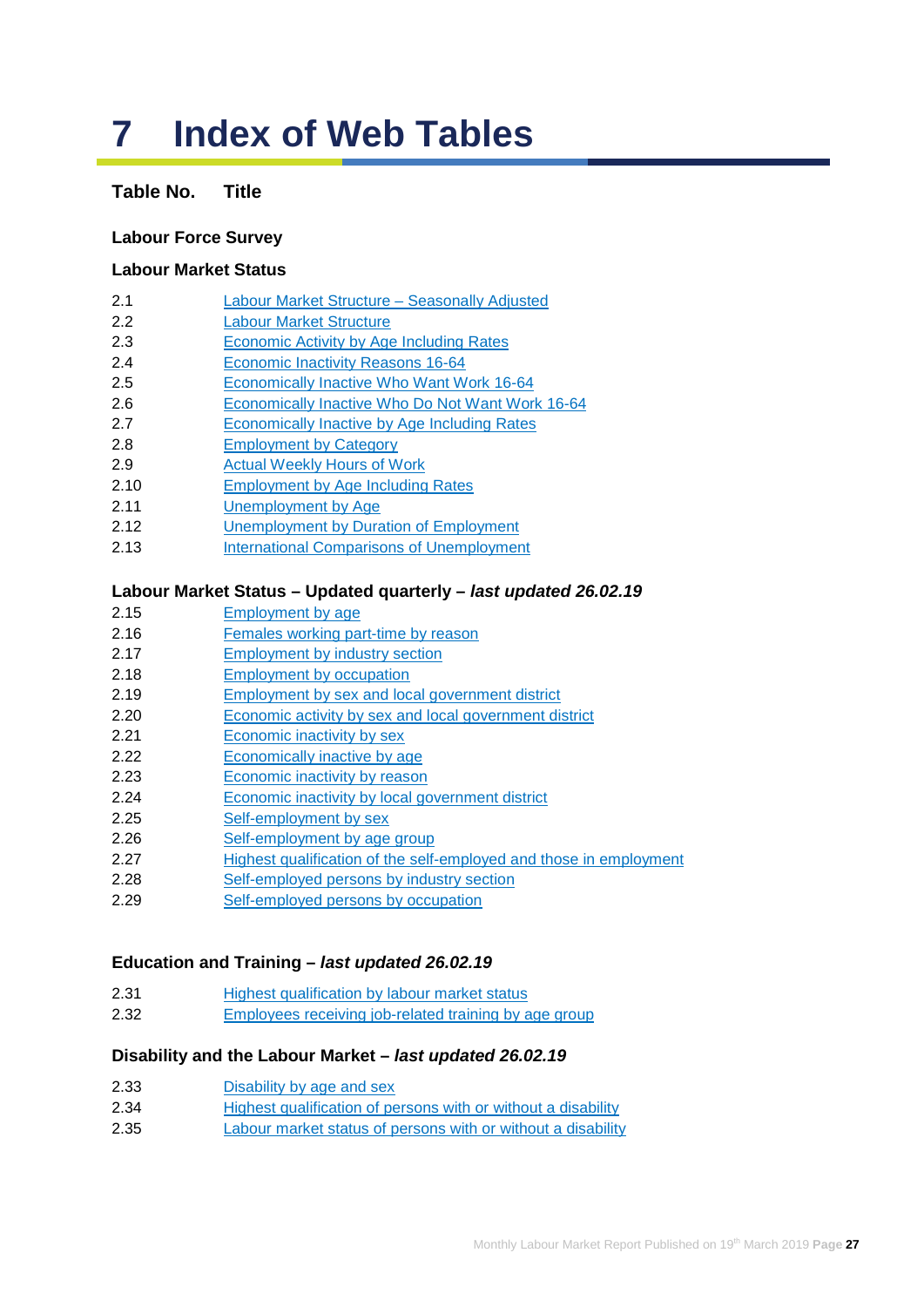#### **Graduates –** *last updated 26.02.19*

- 2.36 [Number of NI graduates](https://www.nisra.gov.uk/publications/quarterly-labour-force-survey-tables-February-2019)
- 2.37 [Number of graduates by age](https://www.nisra.gov.uk/publications/quarterly-labour-force-survey-tables-February-2019)
- 2.39 [Occupational groups for graduates and non-graduates](https://www.nisra.gov.uk/publications/quarterly-labour-force-survey-tables-February-2019)

#### **Not in Education, Employment or Training (NEET) –** *last updated 26.02.19*

- 2.40 Not in Education [Employment or Training \(NEET\) 16-24](https://www.nisra.gov.uk/publications/quarterly-labour-force-survey-tables-february-2019)
- 2.41 [Labour Market status of young people aged 16-24](https://www.nisra.gov.uk/publications/quarterly-labour-force-survey-tables-february-2019)
- 2.42 [NEET rate by UK country](https://www.nisra.gov.uk/publications/quarterly-labour-force-survey-tables-february-2019) 16-24

#### **Households –** *last updated 06.03.19*

| 2.43 | Household type NI and UK |
|------|--------------------------|
|      |                          |

- 2.44 [Households by combined labour market status of household members](https://www.nisra.gov.uk/publications/quarterly-labour-force-survey-tables-february-2019)
- 2.45 [Economic activity rates for females 16-64 by number of dependent children](https://www.nisra.gov.uk/publications/quarterly-labour-force-survey-tables-february-2019)
- 2.46 [Economic activity rates for females 16-64 with and without dependent children by age](https://www.nisra.gov.uk/publications/quarterly-labour-force-survey-tables-february-2019)
- 2.47 [Economic activity rates for females 16-64 by age of youngest dependent child](https://www.nisra.gov.uk/publications/quarterly-labour-force-survey-tables-february-2019)

#### **[Claimant Count \(Experimental\)](https://www.nisra.gov.uk/publications/claimant-count-tables)**

- 3.1 [Headline Time Series](https://www.nisra.gov.uk/publications/claimant-count-tables)
- 3.2 [Age Breakdown](https://www.nisra.gov.uk/publications/claimant-count-tables)
- 3.3 [Geographical Breakdown](https://www.nisra.gov.uk/publications/claimant-count-tables)
	- a. [Local Government District](https://www.nisra.gov.uk/publications/claimant-count-tables) (new 11 councils)
	- b. [Local Government District \(old 26](https://www.nisra.gov.uk/publications/claimant-count-tables) councils)
	- c. [Parliamentary Constituency Area](https://www.nisra.gov.uk/publications/claimant-count-tables)
	- [d. Travel-to-work Area](https://www.nisra.gov.uk/publications/claimant-count-tables)
	- e. [Ward](https://www.nisra.gov.uk/publications/claimant-count-tables)

#### **[Redundancies](https://www.nisra.gov.uk/publications/redundancy-tables)**

- 4.1 [Council Area](https://www.nisra.gov.uk/publications/redundancy-tables)
- 4.2 [Parliamentary Constituency](https://www.nisra.gov.uk/publications/redundancy-tables)
- 4.3 [Travel-to-Work Area](https://www.nisra.gov.uk/publications/redundancy-tables)
- 4.4 [Standard Industrial Classification](https://www.nisra.gov.uk/publications/redundancy-tables)

#### **Quarterly Employment Survey**

| 5.1              | Northern Ireland Seasonally Adjusted Employee Jobs by Gender - December 2018    |
|------------------|---------------------------------------------------------------------------------|
| 5.2              | Northern Ireland Seasonally Adjusted Employee Jobs by Industry Section December |
|                  | 2005 - December 2018                                                            |
| 5.3              | Northern Ireland Unadjusted Employee Jobs by Industry Section - December 2005 - |
|                  | December 2018                                                                   |
| 5.4              | Northern Ireland Employee Jobs (Unadjusted) by Industry Section – December 2018 |
| 5.5              | Northern Ireland Unadjusted Employee Jobs by Industry Section - December 2017,  |
|                  | September 2018 and December 2018                                                |
| 5.5 <sub>b</sub> | Northern Ireland Seasonally Adjusted Employee Jobs by Industry Section -        |
|                  | December 2017, September 2018 and December 2018                                 |
| 5.6              | Northern Ireland Unadjusted Employee Jobs by Industry Section – December 2018   |
| 5.7              | Northern Ireland Unadjusted Public Sector Jobs - December 2018                  |
| 5.8              | Northern Ireland Seasonally Adjusted Public and Private Sector Employee Jobs    |
|                  | December 2005 - December 2018                                                   |